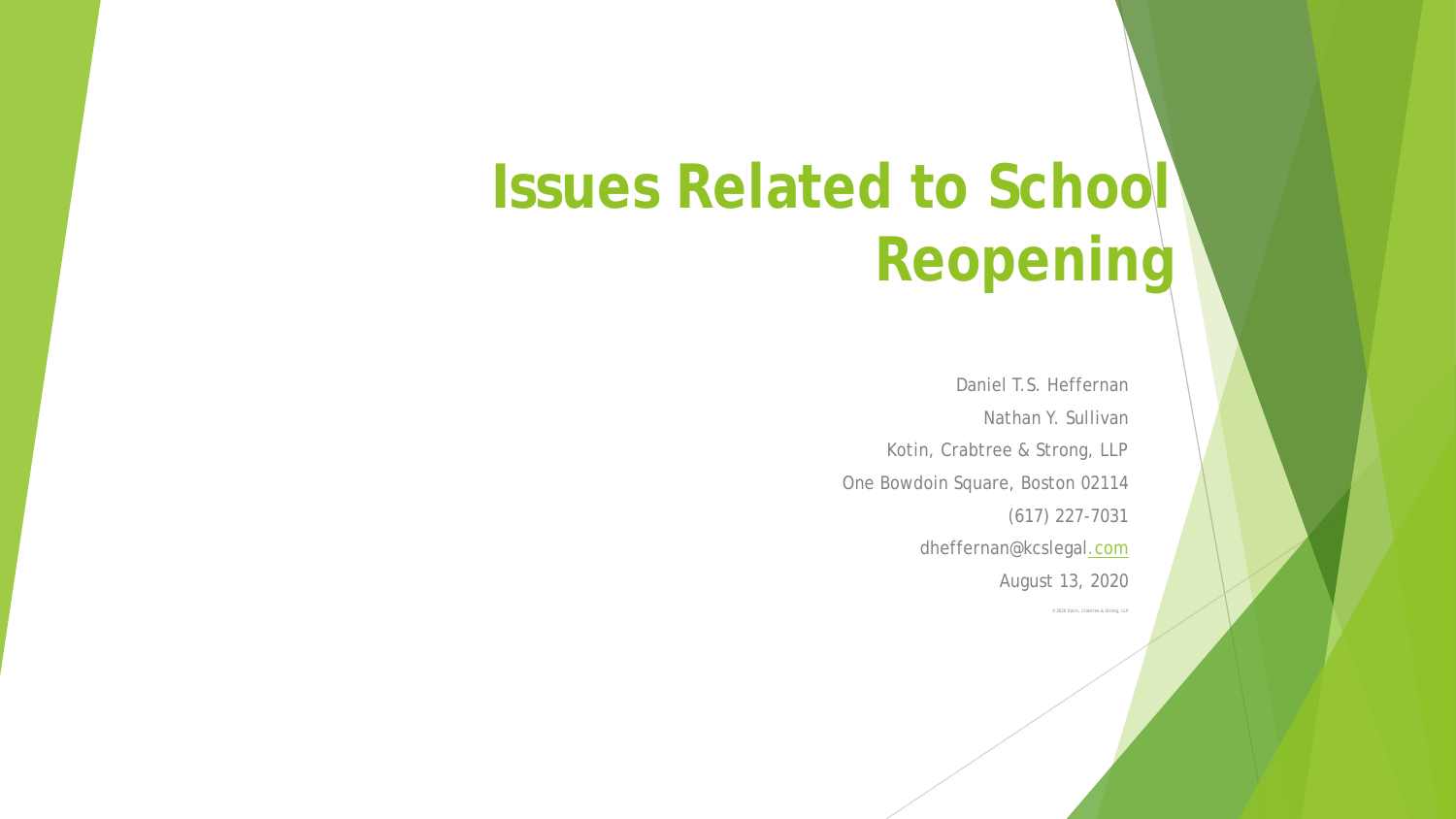#### **Process for District Fall Reopening Plans**

#### 7/15/20

<http://www.doe.mass.edu/covid19/on-desktop/2020-0715two-step-process.docx>

TWO STEP PROCESS:

- **Step 1: By July 31**, districts must complete and submit a *preliminary reopening plan summary* to DESE.
- **Step 2: By August 10**, districts must finalize their *comprehensive plan documents*, submit them to DESE, and release them publicly to their communities.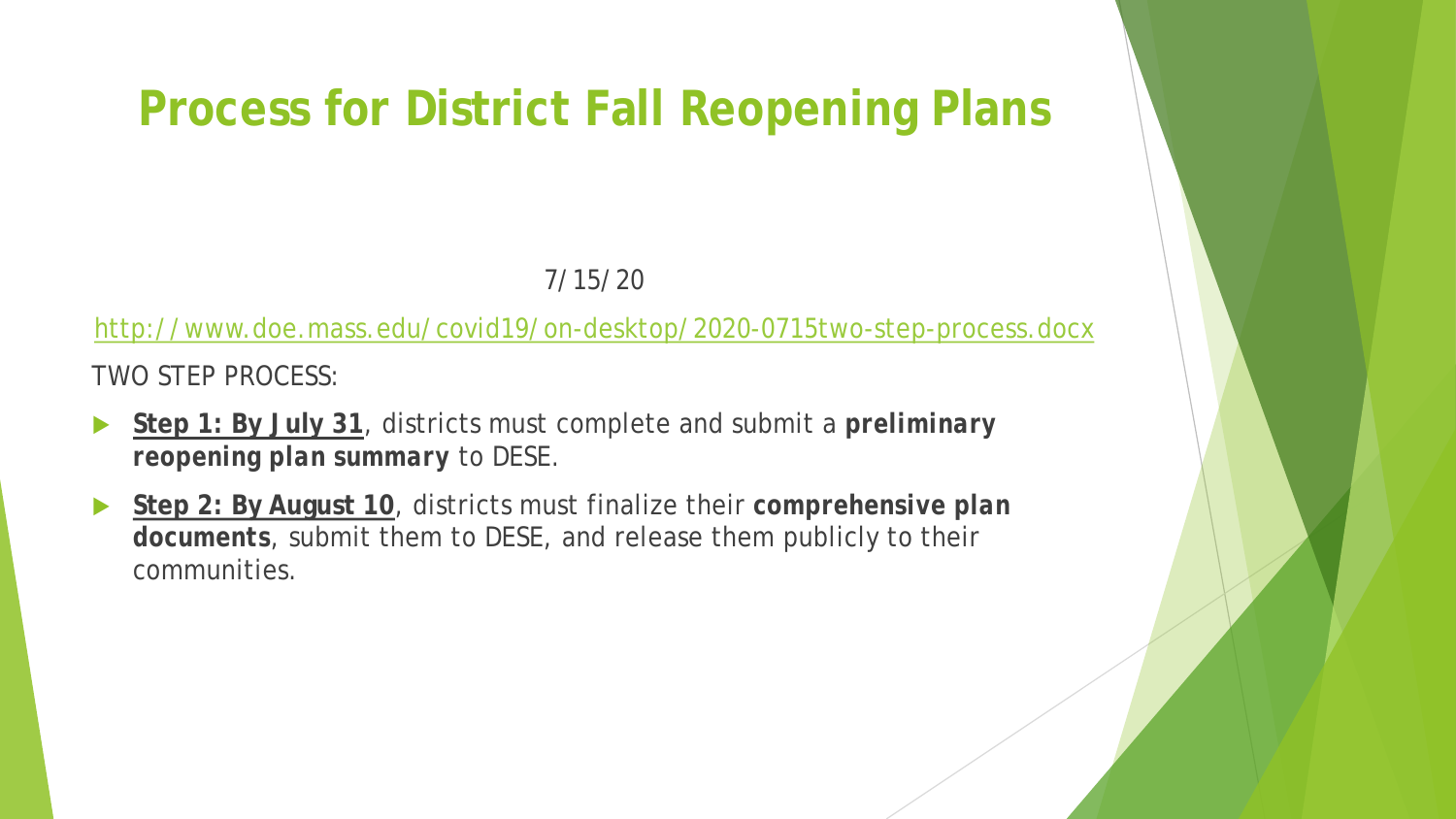Must include three plans

- $\triangleright$  In-Person Instruction
- $\triangleright$  Remote
- > Hybrid

PARENTS CAN CHOSE

PARENTS CAN SWITCH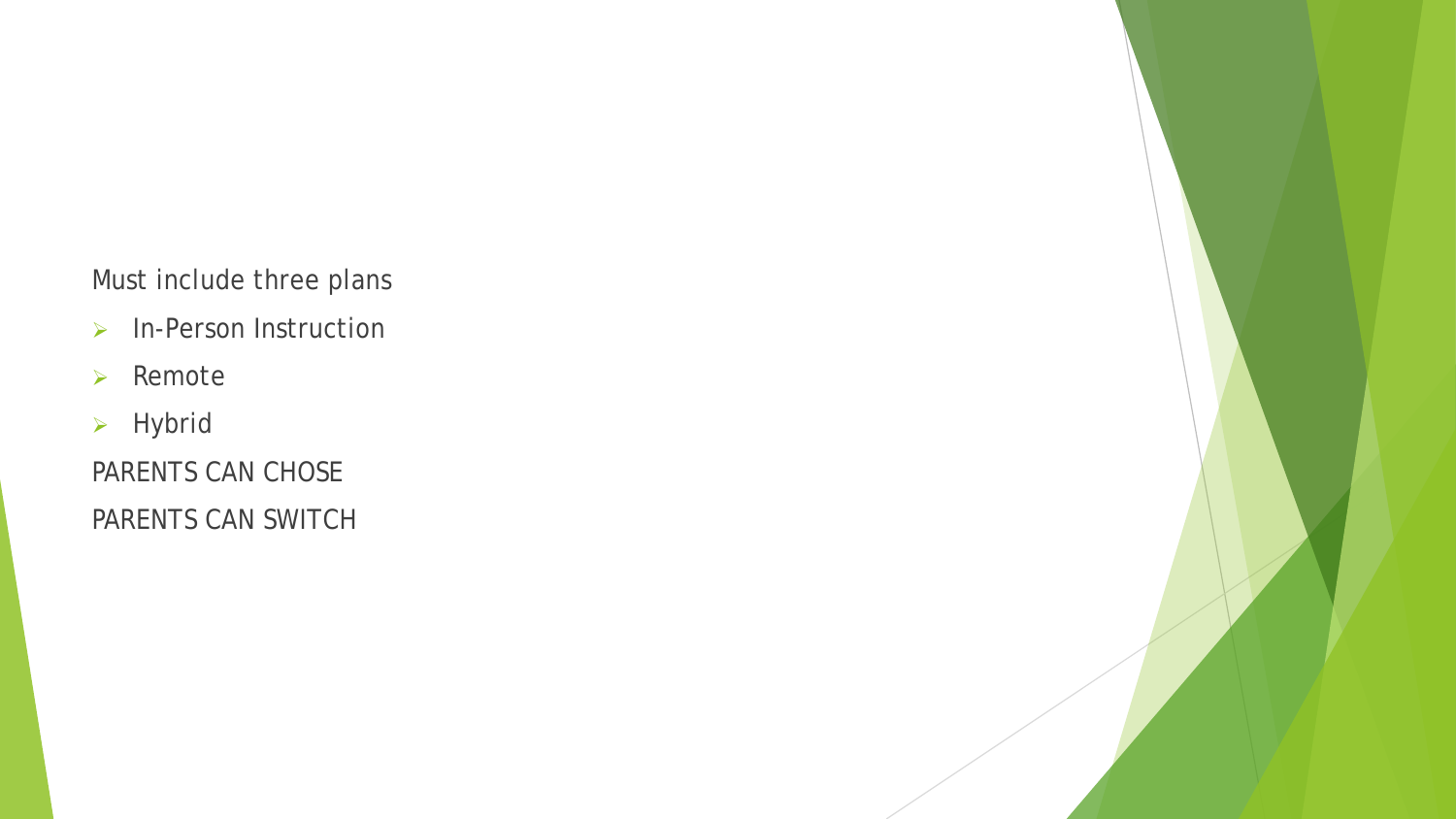# Special Education Services

7/09/20

[http://www.doe.mass.edu/covid19/on-desktop/2020-0709special-ed](http://www.doe.mass.edu/covid19/on-desktop/2020-0709special-ed-comp-guide-memo.docx)comp-guide-memo.docx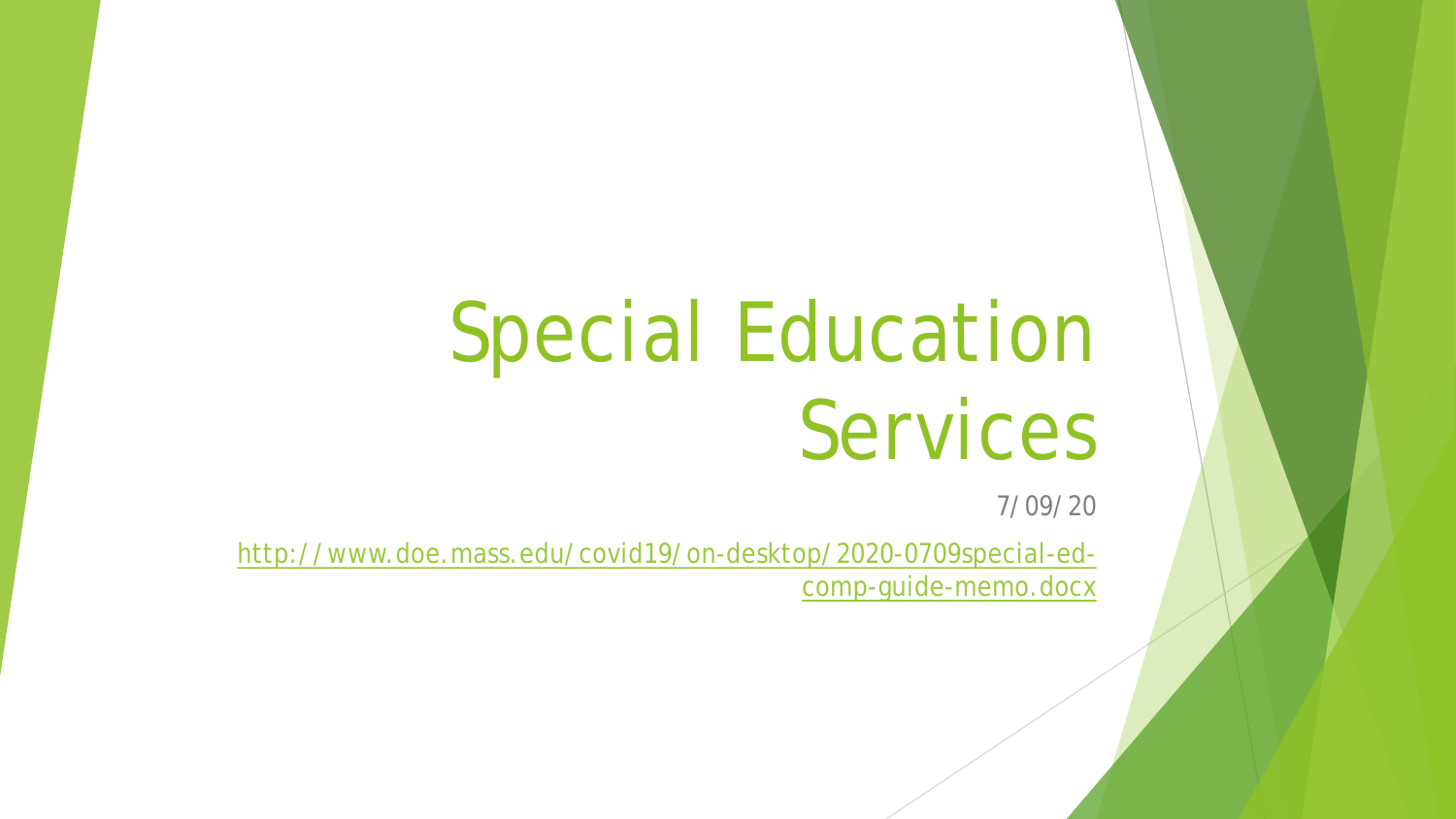- **Must provide FAPE**
- Students with disabilities, particularly preschool-age students and those with significant and complex needs, should be prioritized for receiving in-person instruction during the 2020-2021 school year
- Should get as much in-person instruction as possible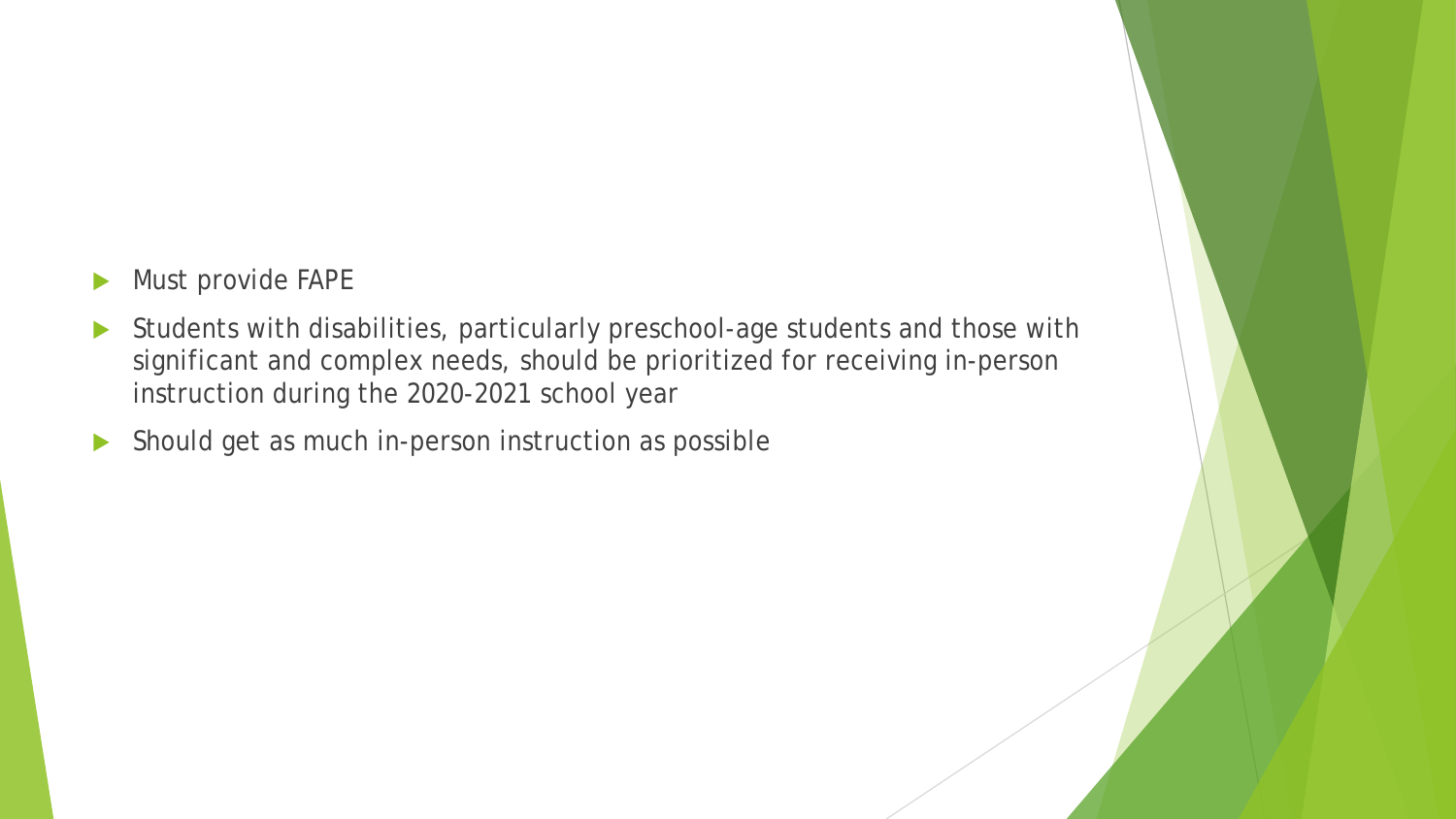# Not adhering to IEP

- If special education services are provided differently than as they are described in a student's IEP, parents must be notified in writing with specific information about how those services will be provided after they have discussed such matters with a teacher or IEP liaison
- Parental consent is not required to implement modified in-person, hybrid or remote special education services; however, such documentation should describe the school's and district's efforts to provide services as closely aligned to the way they are described in the IEP as possible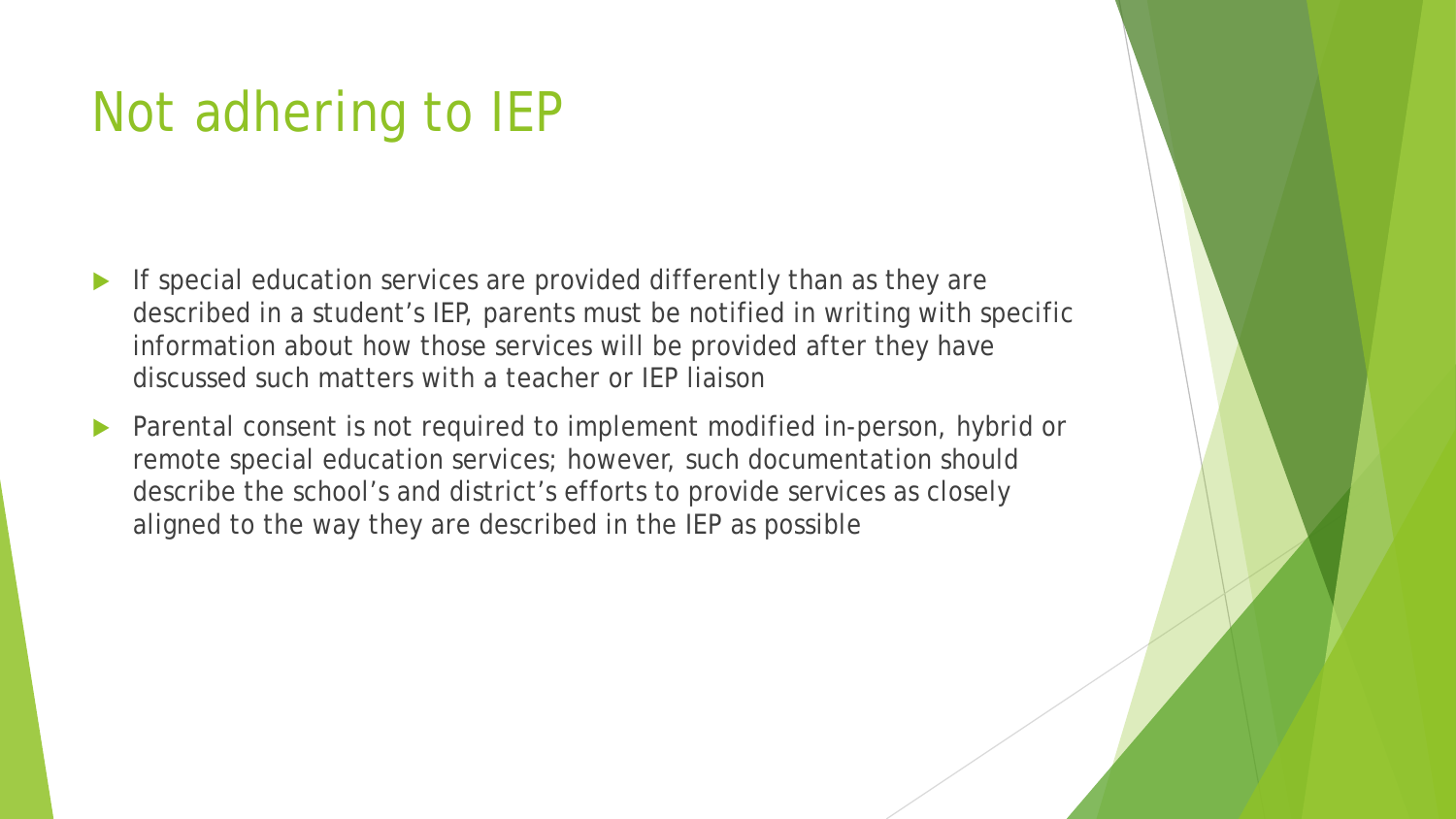- If in-person instruction cannot be provided and students with disabilities must receive instruction remotely in full, or in part, through a hybrid model, they must receive special education instruction and related services necessary to provide FAPE through an Instruction and Services model of delivery (e.g., structured lessons, teletherapy, video-based lessons, etc.) instead of relying solely on a Resources and Supports model (e.g., packets and assignments).
- For students with more significant and complex disabilities, providing one-onone in-person instruction in the home or in a community-based setting should also be considered and made available as feasible, if it is not possible to provide instruction in an in-school setting.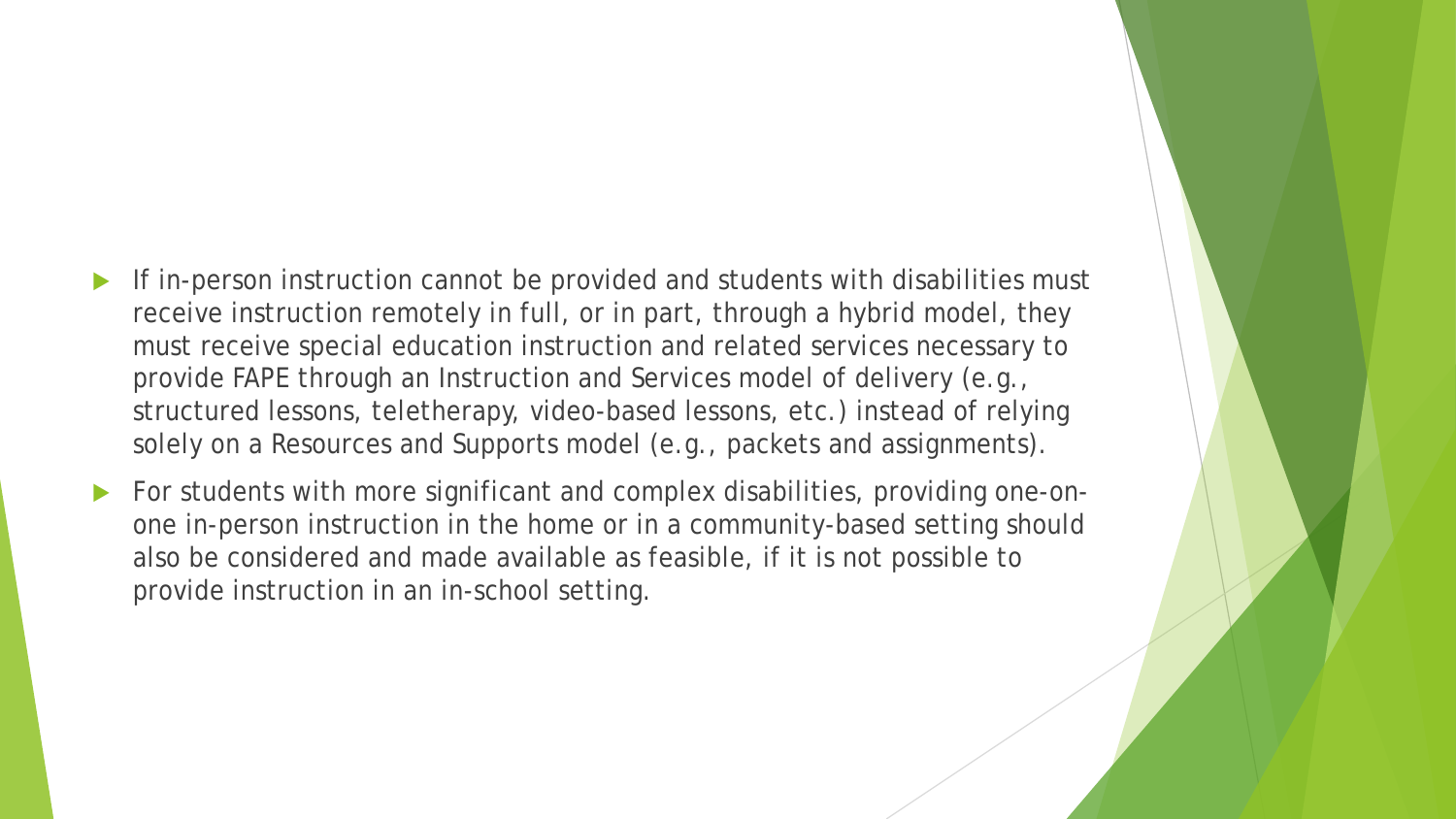- Students must receive all services documented in their IEPs through in-person instruction, remote instruction, or a combination of both, with a strong emphasis on providing in-person instruction to the greatest extent possible, while abiding by the current necessary health and safety requirements.
- In particular, the Department urges schools and districts to prioritize inperson instruction for two particular groups of students with disabilities: preschool-aged students, and students with significant and complex needs. Remote learning is often more challenging for these students.
- Even if the rest of the school has entered into a hybrid or remote model of instruction, schools and districts must make every effort to maintain inperson instruction for students with disabilities, particularly those with complex and significant needs and preschool-aged students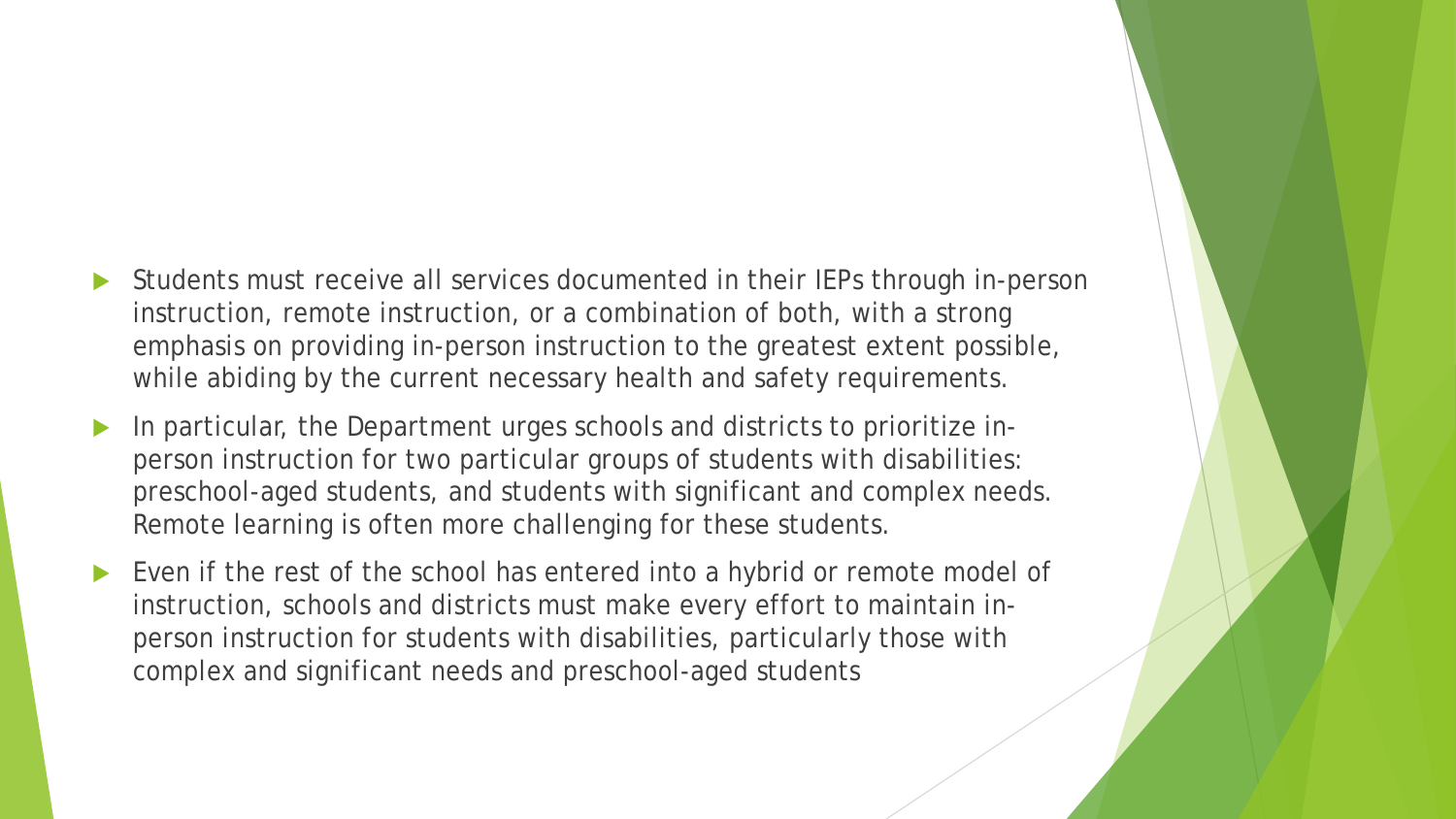- For example, if a school or district needs to implement a hybrid model of instruction for its students, teachers may be able to simultaneously maintain full-time in-person instruction for students in self-contained special education classes.
- In such situations, schools and districts should first attempt to maintain fulltime in-person instruction (i.e., having the students remain in school for the entirety of their school day).
- If this is not possible, schools and districts are encouraged to provide as many in-person services as possible on a part-time basis (such as having the students come into school for related therapies, social skills groups, or Applied Behavior Analysis (ABA) services).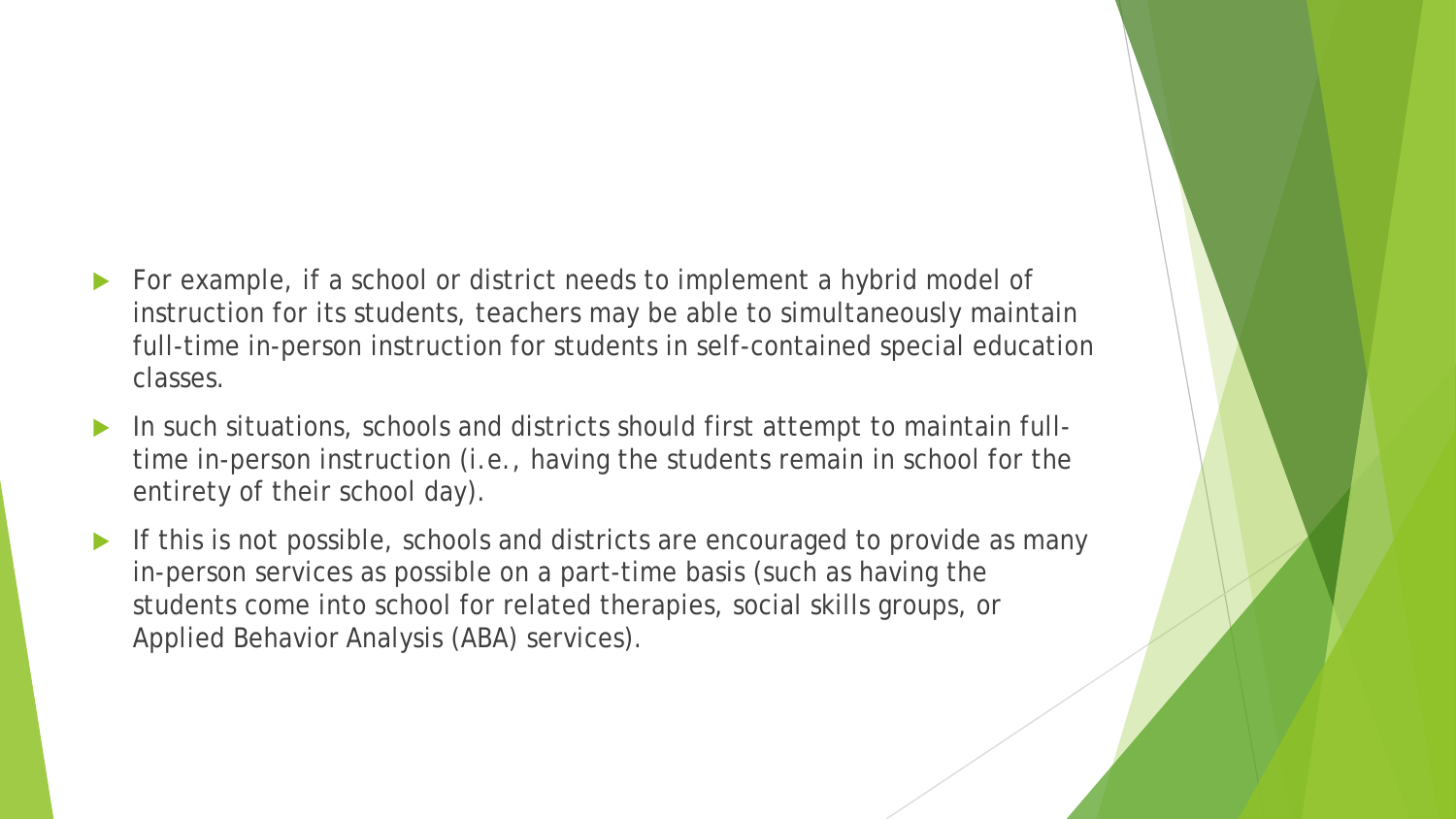# Remote Learning

- Plan should be "more robust" than the Spring 2020 model
- For school year 2020-2021 Instruction and Services must include the following components:
	- A regular and consistent schedule of classes, interventions, services and therapies as required by the student's IEP, offered synchronously or asynchronously;
	- Structured learning time designed so that the student can access state standards; and
	- Frequent interactions with teachers and other staff members to ensure participation.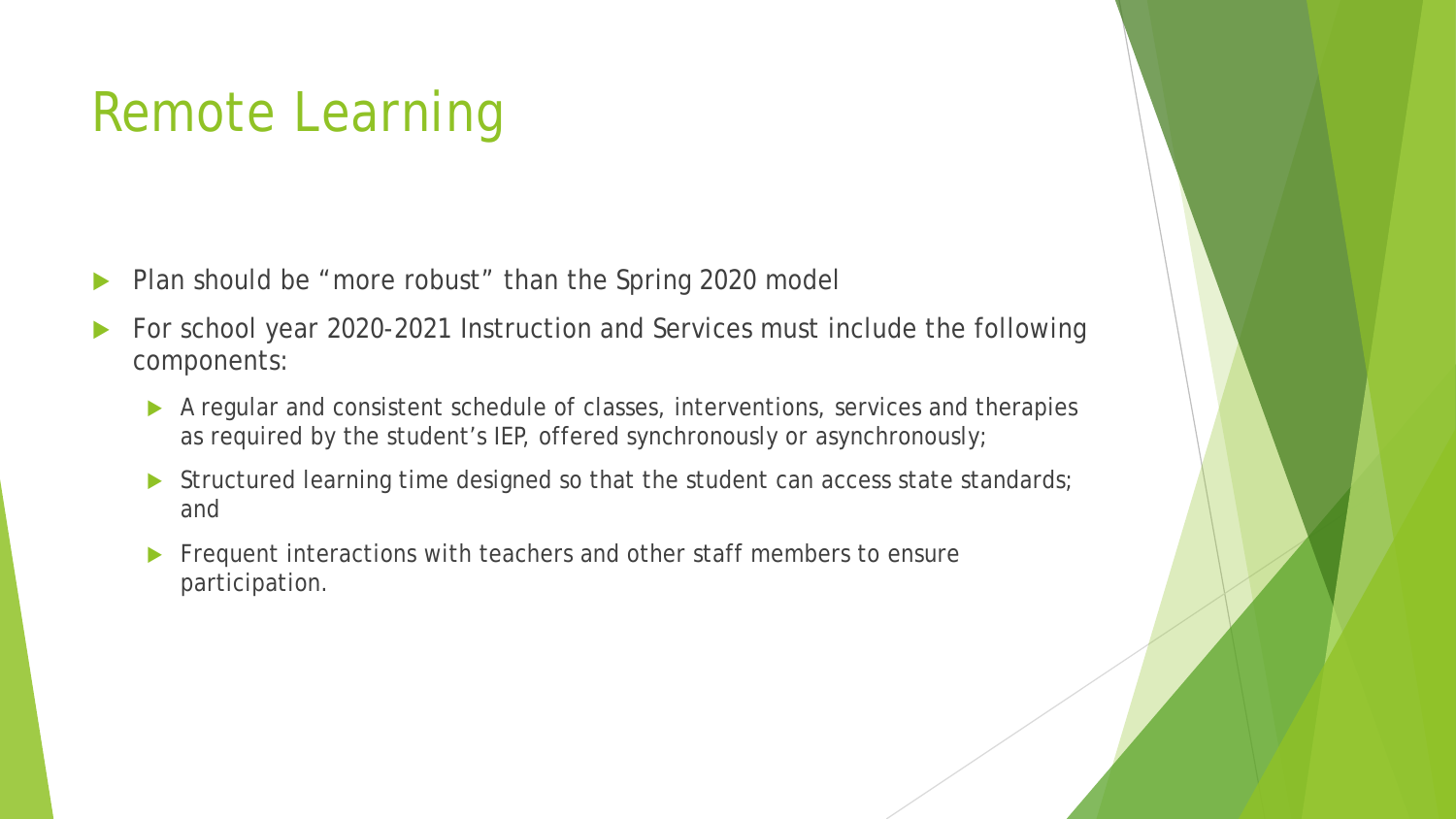# Hybrid Learning

- When planning for hybrid learning models, consideration for continuing to maximize in-person learning for students with disabilities should be prioritized. Preschool-aged students with disabilities and students with significant and complex needs should be considered for continuous in-person learning to the greatest extent possible.
- For example, even if most students are not in school each day, schools should consider scheduling small groups of students with significant and complex disabilities for daily in-person instruction. Where appropriate, peers without disabilities should also be included to ensure inclusionary services.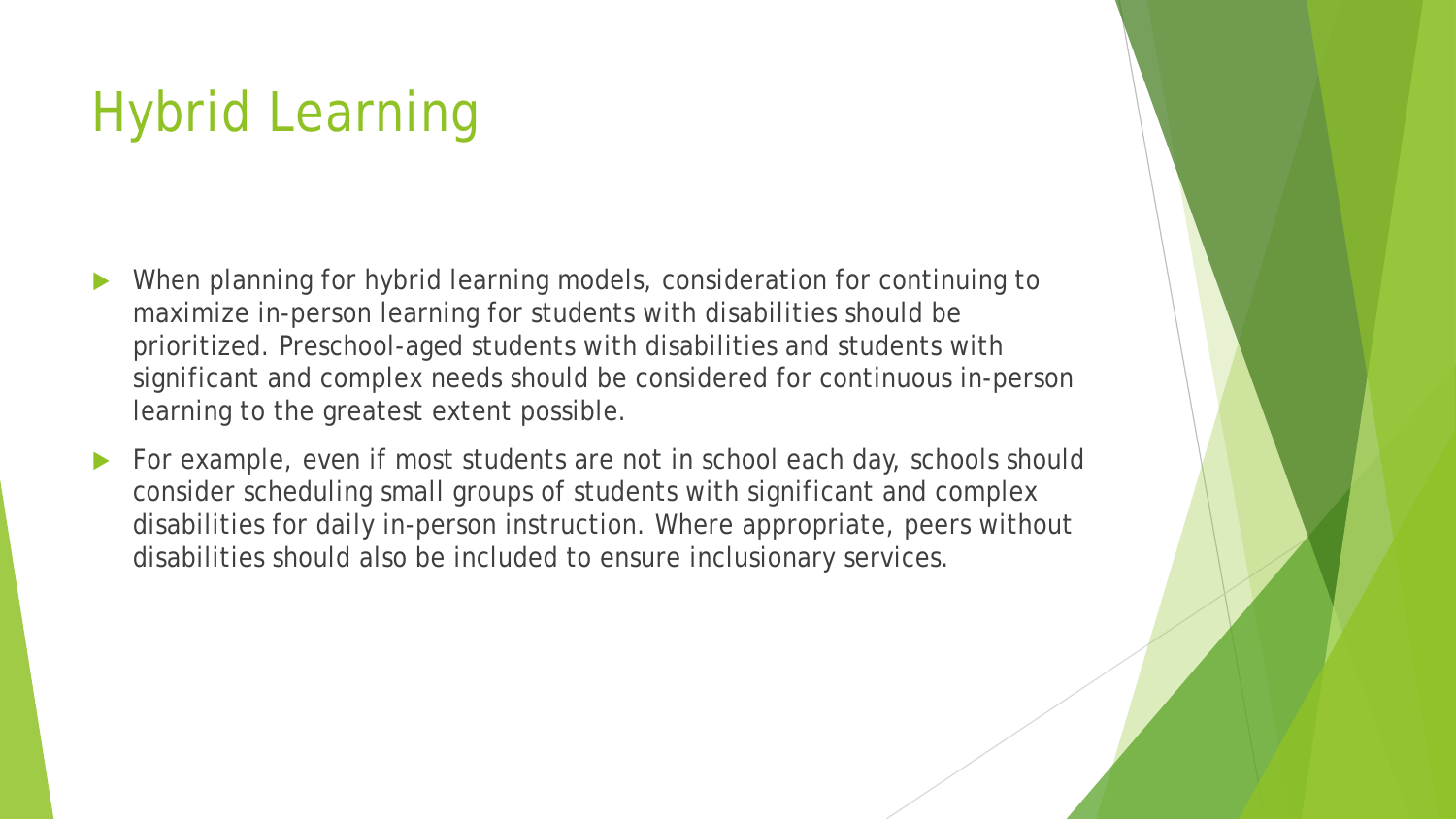# Inclusion/LRE

- Schools and districts should carefully develop classroom assignments and service delivery schedules for students with disabilities so that they receive services [consistent with their IEPs in the least restrictive environment, as defined in 603](http://www.doe.mass.edu/lawsregs/603cmr28.html?section=all) CMR 28.02(12), while also maintaining the current health and safety protocols.
- For example, special education teachers and related service providers (speech language pathologists, occupational therapists, etc.), could provide special education services in the general education setting ("B Grid") services remotely from within the school building via video conference, instead of coming into the classroom to provide services. This practice would help to minimize foot traffic in and out of classrooms while also providing access to services that support the inclusion of students with disabilities.
- To support this model, schools and districts could train paraprofessionals to serve as facilitators for push-in services. Training should address technology-related issues, such as device use, electronic platform use, troubleshooting procedures, and other student-specific needs and strategies.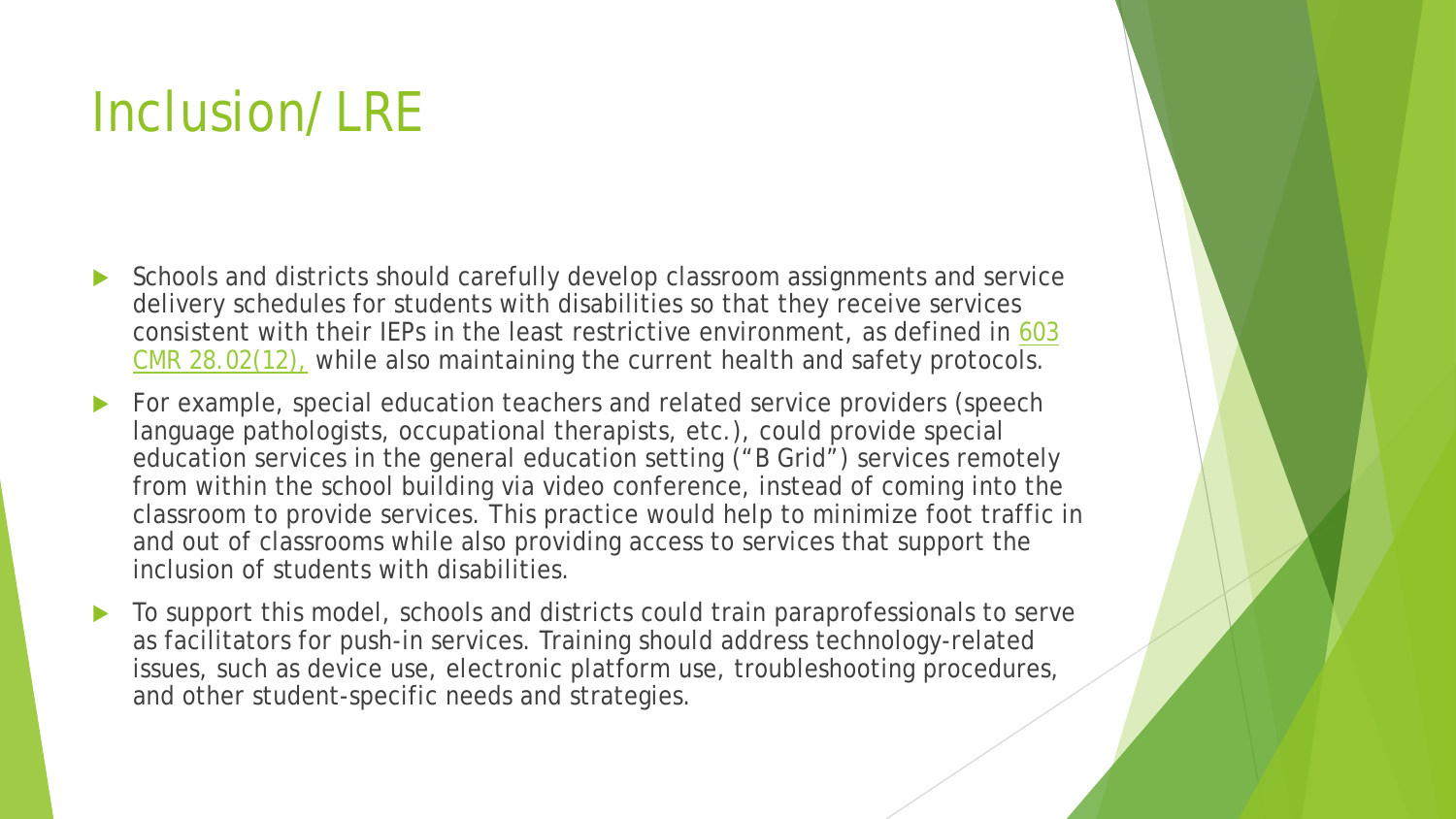- Consider using strategies to pair peer models with students with disabilities to promote social interaction
- In light of the Department's guidance that students at the elementary level remain in one classroom for the majority of the day, districts may want to consider whether pull-out services can be offered in accordance with the health and safety guidelines or, instead, if services should be pushed into the classroom.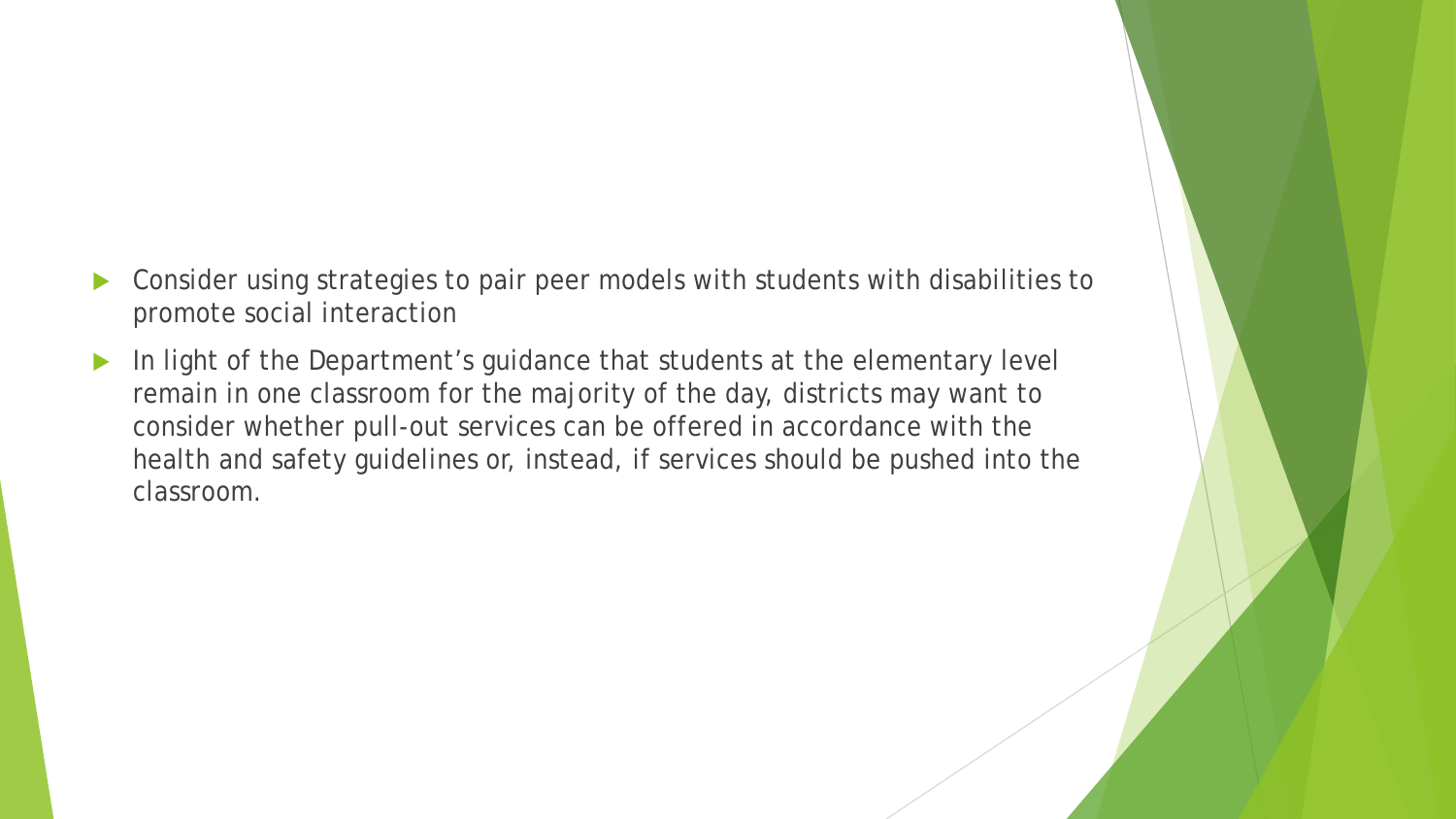### Students now have greater or new needs

 $\blacktriangleright$  Keep in mind that school closure can be traumatic, students may have regressed, **and may have developed new disability-related areas of need, e.g. anxiety**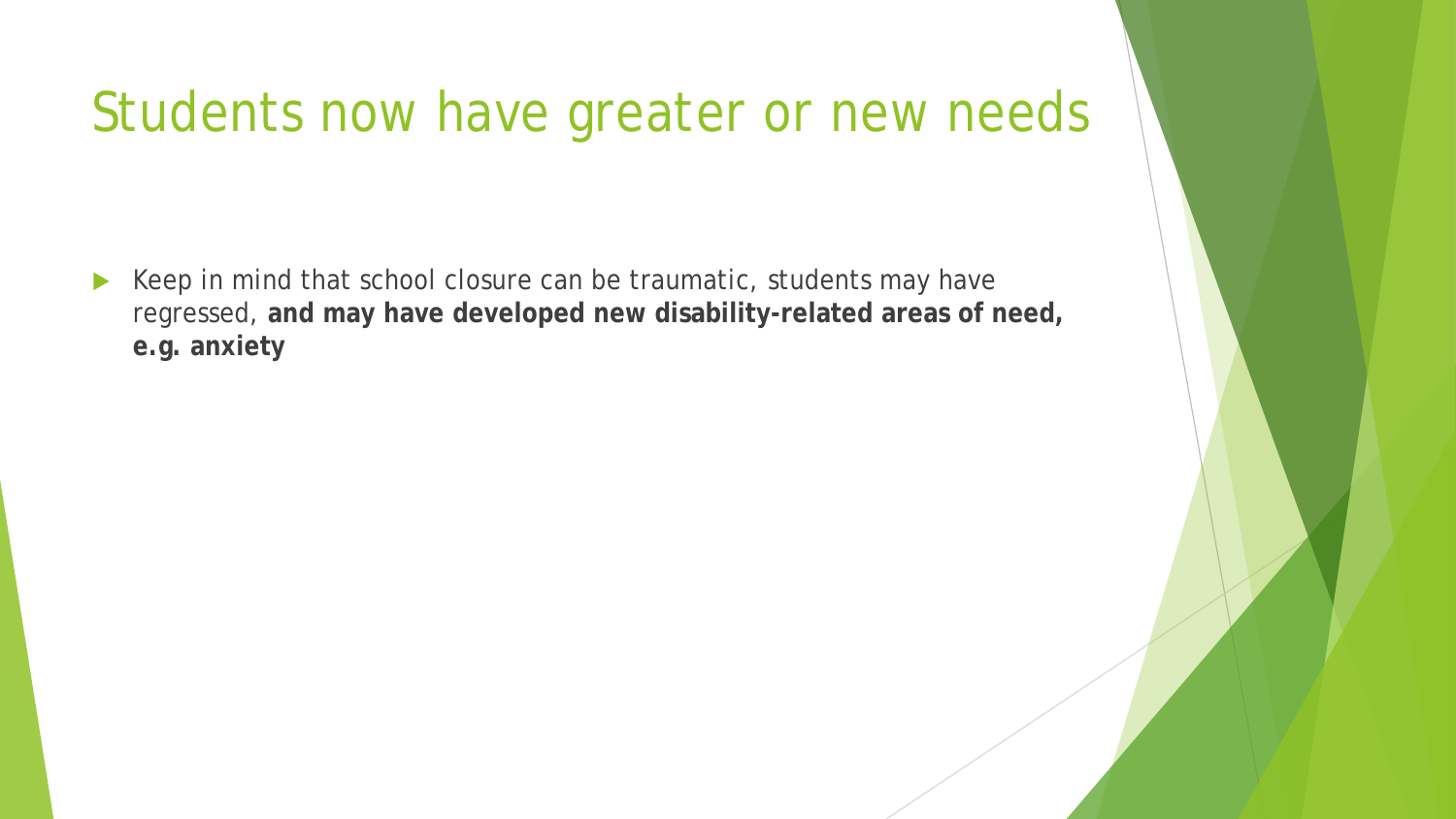# Regression?

- Districts are supposed to check for regression of students when returning
- **Consider private testing and documenting regression**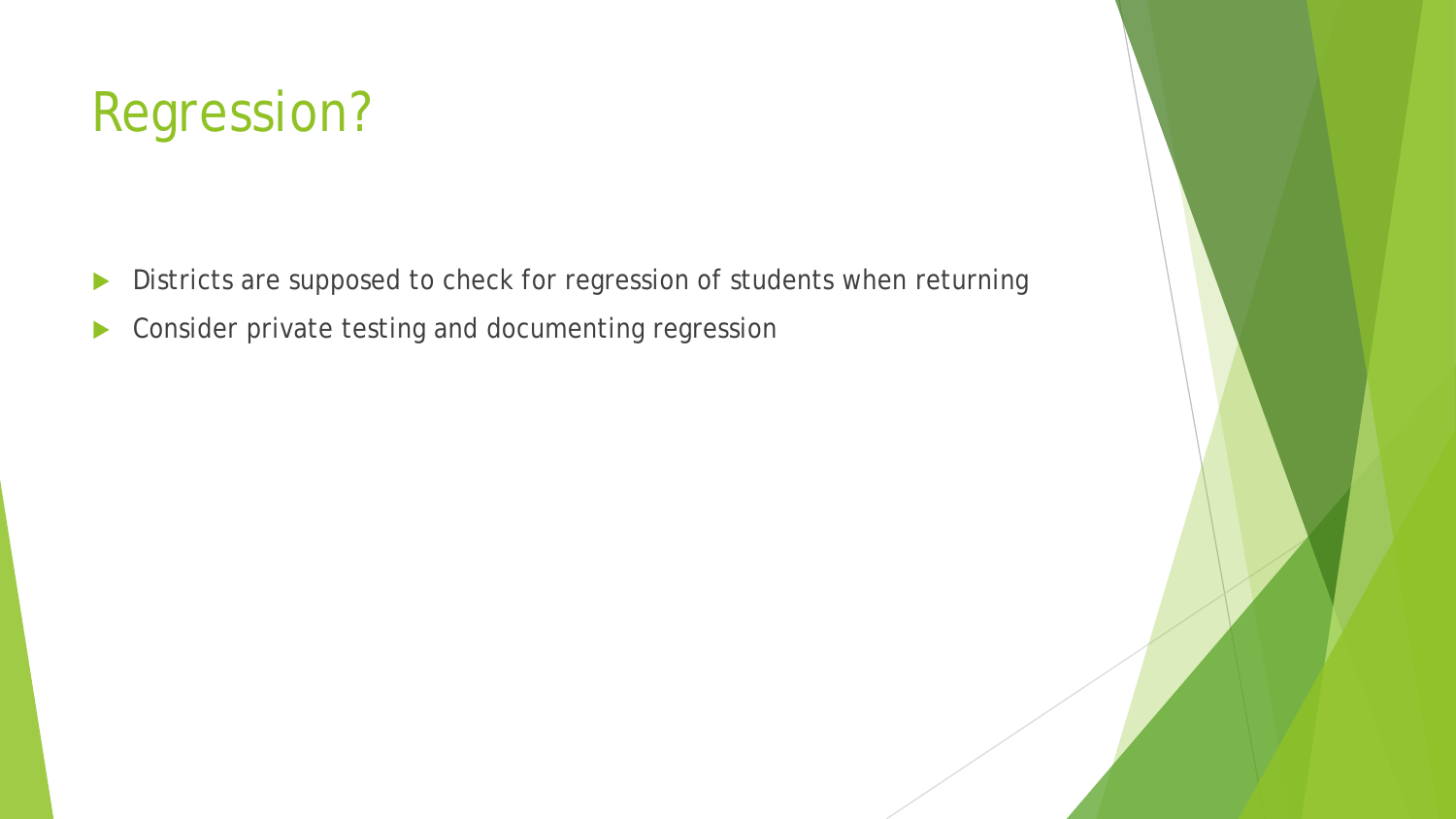# Technology and Parent Training

- Schools and districts must support the infrastructure needed to put in place the required Instruction and Services, including availability of computer devices and internet connectivity in students' homes, appropriate communication platforms, and educator and parent training.
- Parent training topics might include the use of devices and electronic learning and communication platforms, troubleshooting technology issues, expectations for structured learning time, supporting students' social/emotional needs, etc., and trainings need to be offered in parent's primary language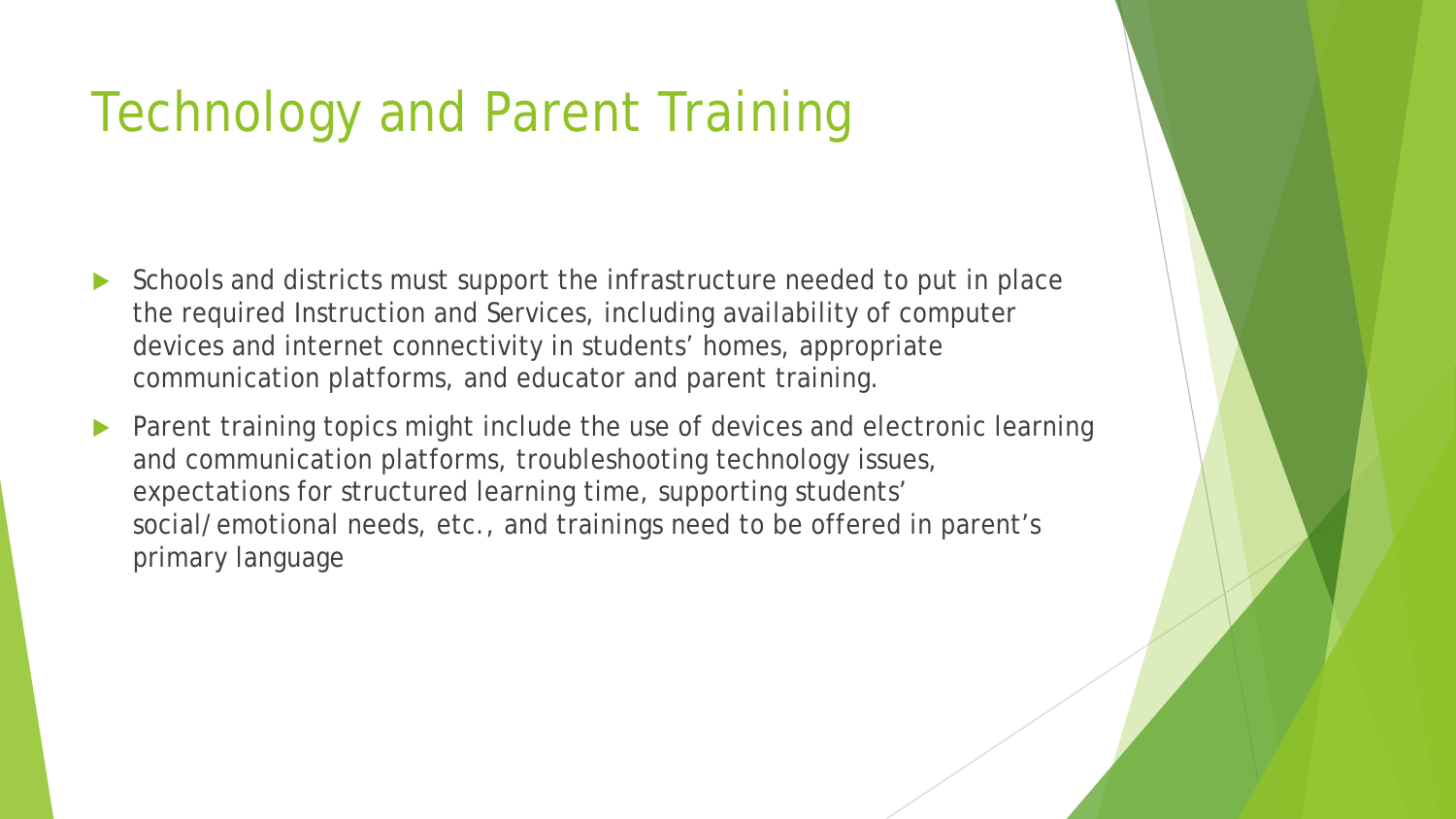# Additional supports to teachers

 Provide additional training time for educators who will provide direct physical support to students with disabilities on the use of the additional protective supplies they will need, including appropriately donning and doffing disposable gowns, face shields, etc.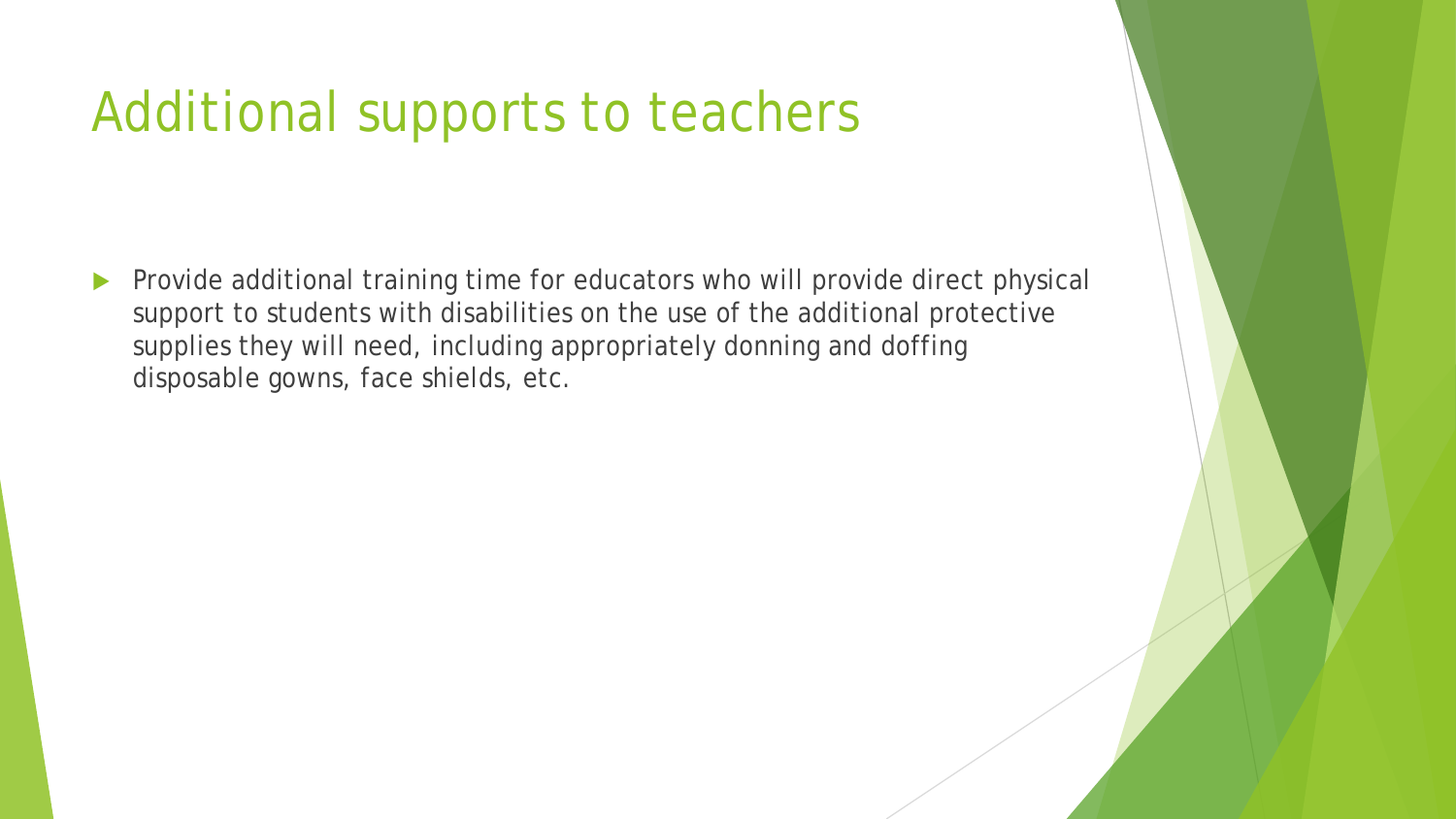# Must Work and Communicate with Families

- Family engagement is a critical component of school reopening.
- The Department strongly recommends that schools and districts cultivate excellent two-way communication with families. For example, schools and districts should ensure that classroom teachers, special education teachers, or related service providers communicate regularly with parents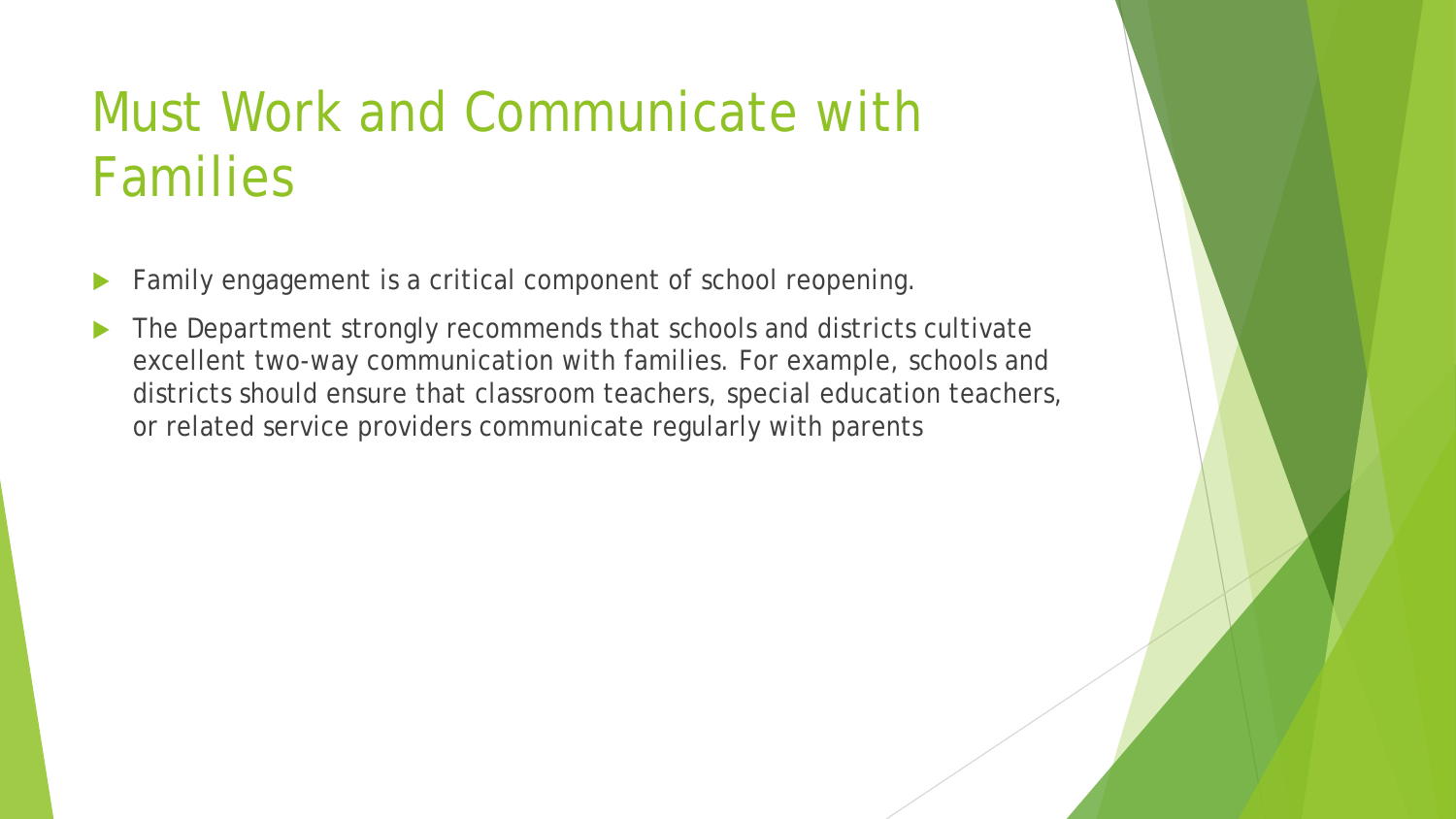# Transition from EI

- An extension of Early Intervention (EI) services is available for children who turned 3 between March 15, 2020 and August 31, 2020. For those students, EI services can continue until special education eligibility determination can be completed and the child has transitioned to special education, or until October 15, 2020.
- In partnership with EI providers, districts should develop a plan that explicitly outlines the transition process for each child with extended EI services and who are potentially eligible for school-based services.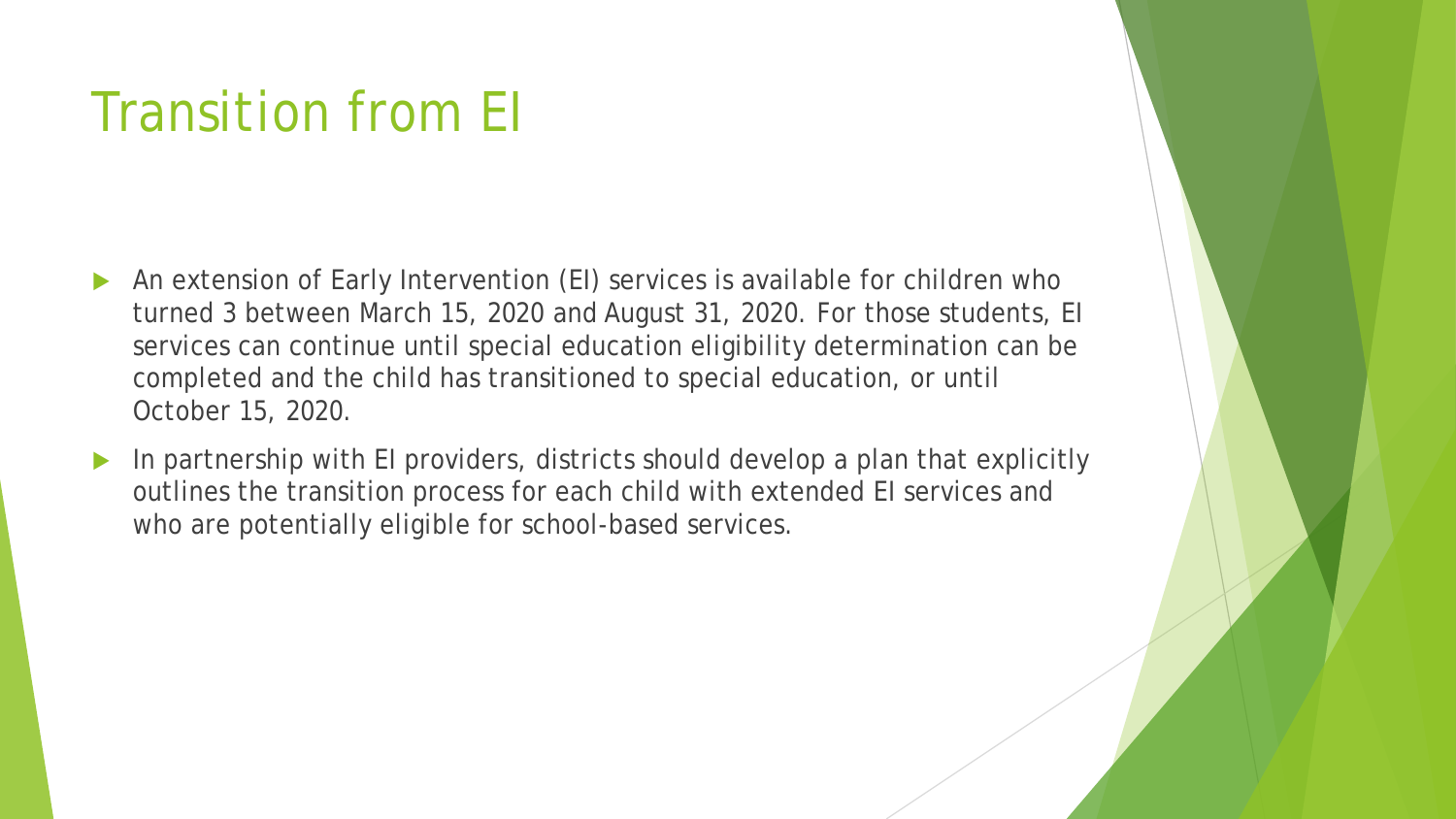### **Initial Evaluations, Reevaluations and IEP Team Meetings**

- Schools and districts will need to plan for addressing the backlog of assessments and meetings while simultaneously addressing the need to maintain timelines for annual review Team meetings and evaluations for students who are newly referred and/or due for an evaluation. Schools and districts should continue to follow the direction on meeting special education timelines as described in the Department's Implementation of Special Education Timelines During the COVID-19 State of Emergency issued May 2020. Gave a 3 week pause in the timelines for testing.
- IEP Teams must continue to conduct annual review Team meetings as they are due, in accordance with [603 CMR 28.04 \(3\).](http://www.doe.mass.edu/lawsregs/603cmr28.html?section=04)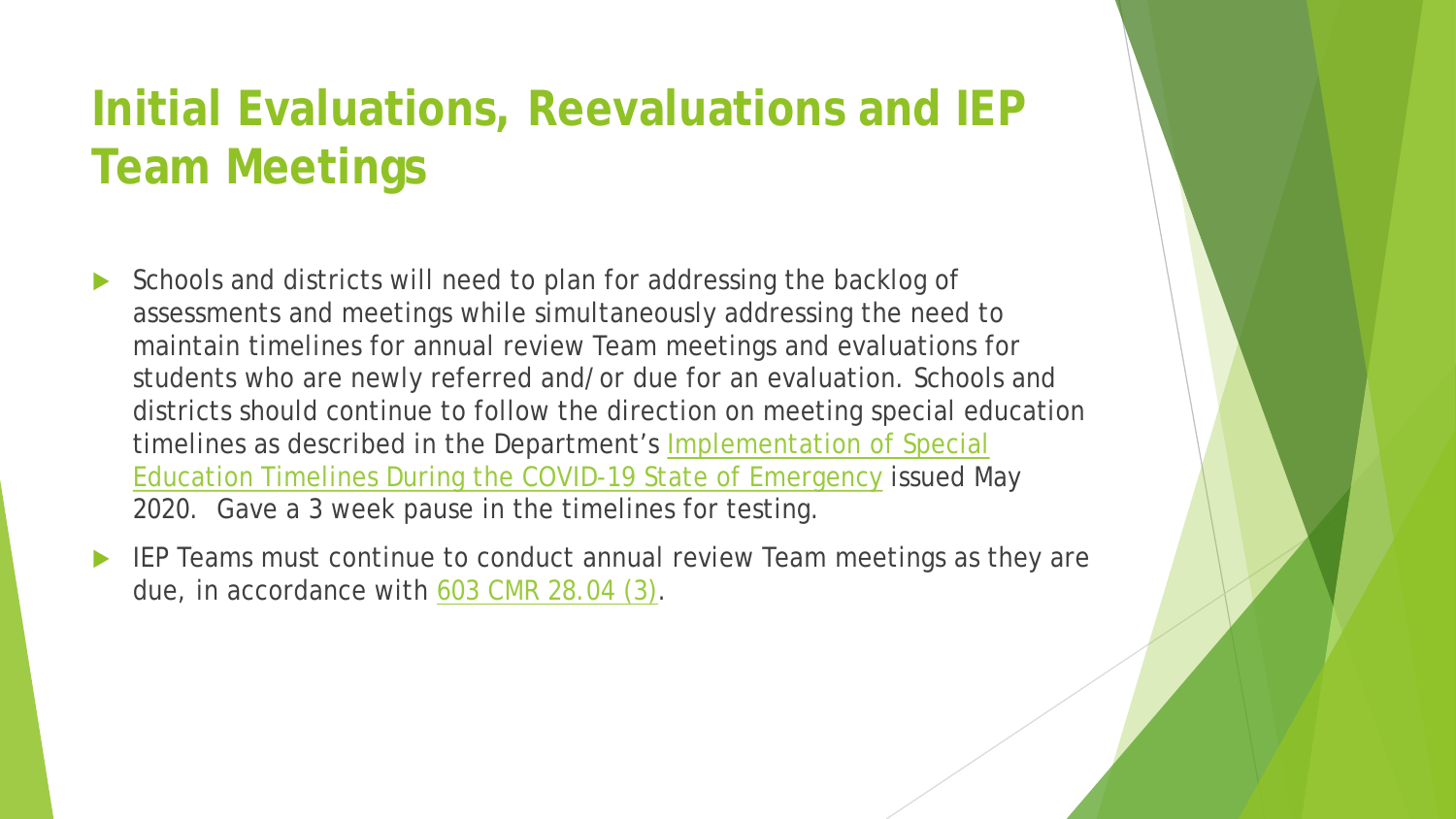# Transition Programs

 Although in-person participation in community-based programs and inclusive [concurrent enrollment programs at institutions of higher education](http://www.doe.mass.edu/covid19/on-desktop/2020-0508hs-guidance.docx) may be limited at this time, schools and districts should make best efforts to develop plans collaboratively with community-based providers, colleges, parents/guardians, and students in order for students to access as much transition programming as possible.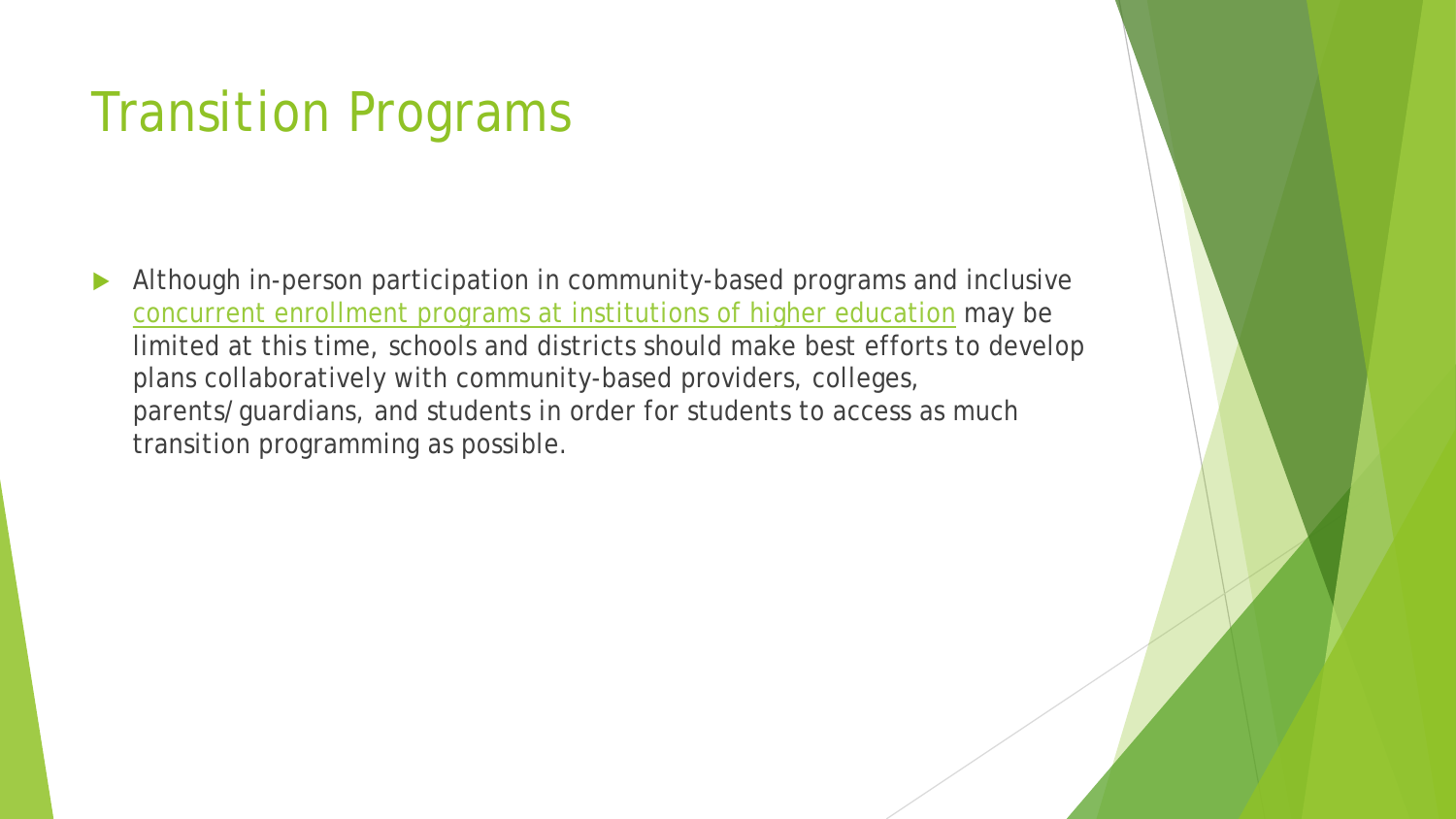# Stay-put Rights

It is important to note that a change in the delivery of services due to a school's change in learning model, in-person, hybrid or remote, as a result of COVID-19 **does not result in a change in placement**. The services outlined in the IEP remain and are considered "stay-put."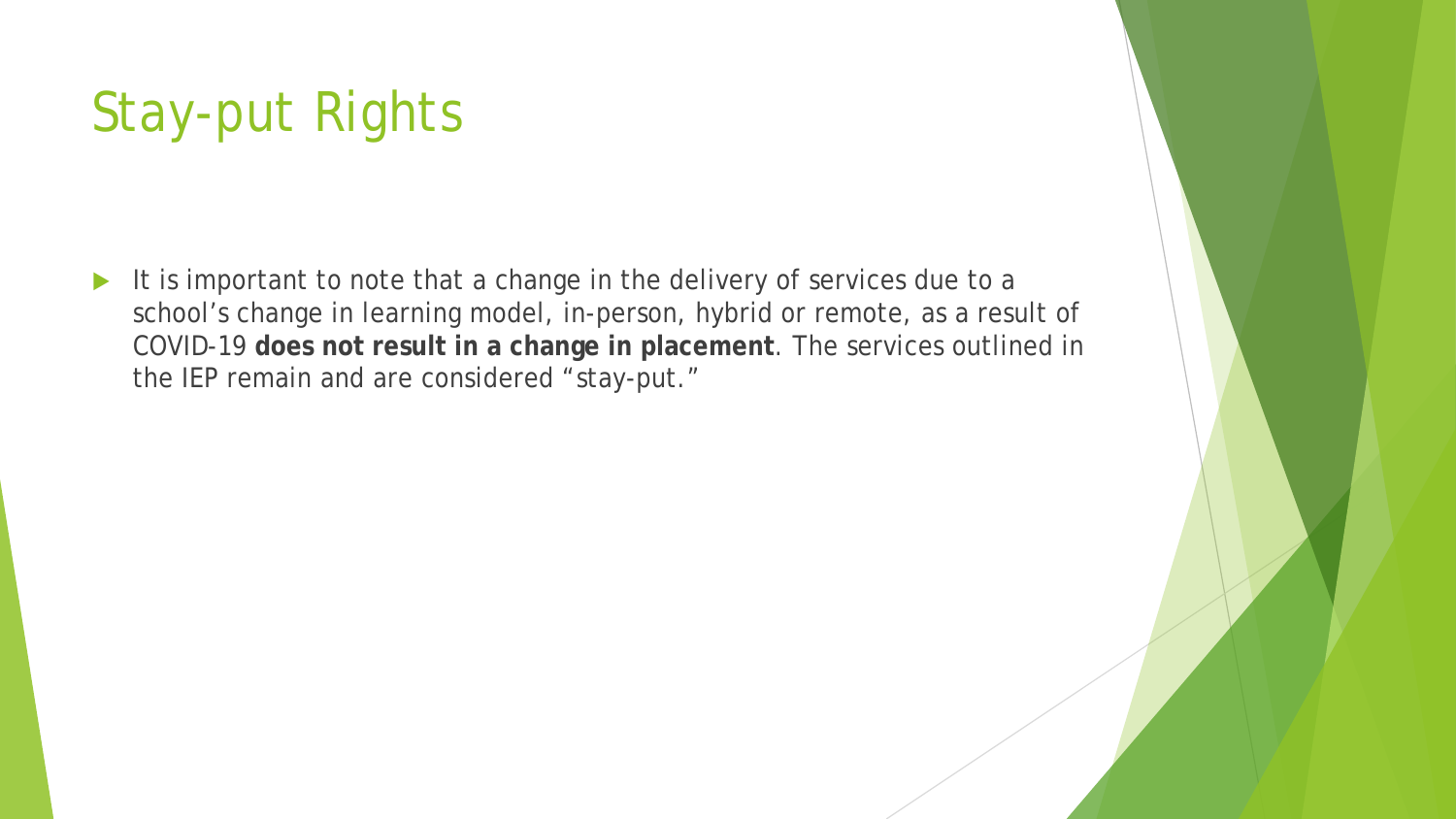#### **Fall Reopening Frequently Asked Questions**

#### **7/10/20**

[http://www.doe.mass.edu/covid19/on-desktop/2020-0709special-ed-comp](http://www.doe.mass.edu/covid19/on-desktop/2020-0709special-ed-comp-guide-memo.docx)guide-memo.docx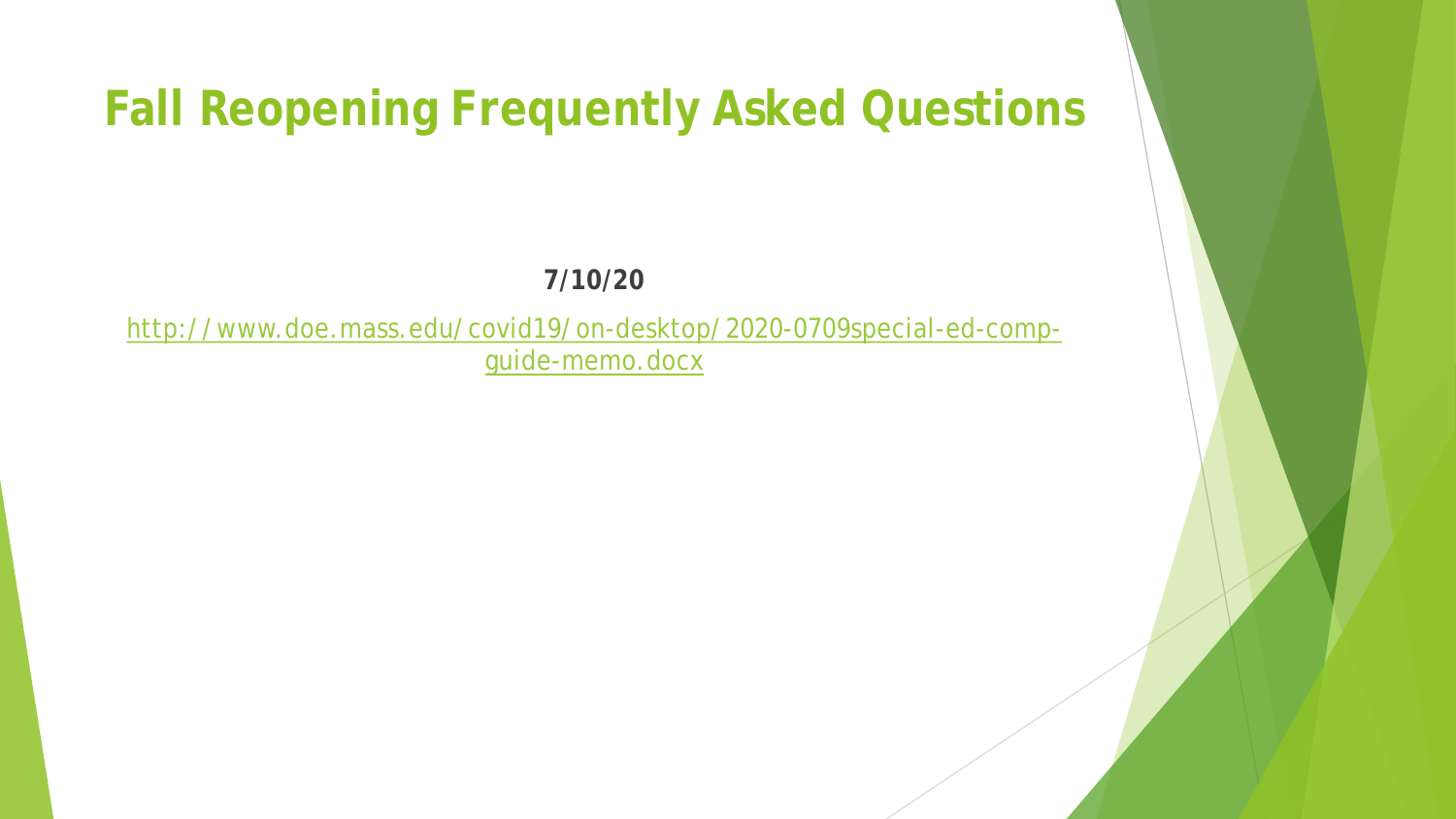Protocols for responding to COVID-19 scenarios in school, on the bus, or in community settings 7/17/20

[http://www.doe.mass.edu/covid19/on-desktop/2020-0717protocols](http://www.doe.mass.edu/covid19/on-desktop/2020-0717protocols-document.docx)document.docx

- Families are to be notified about positive test by staff or student without disclosing the identity
- Protocols for close contact, isolation, etc.
- Monitoring of students and staff
- Masks exceptions for those who cannot tolerate them for medical or behavioral reasons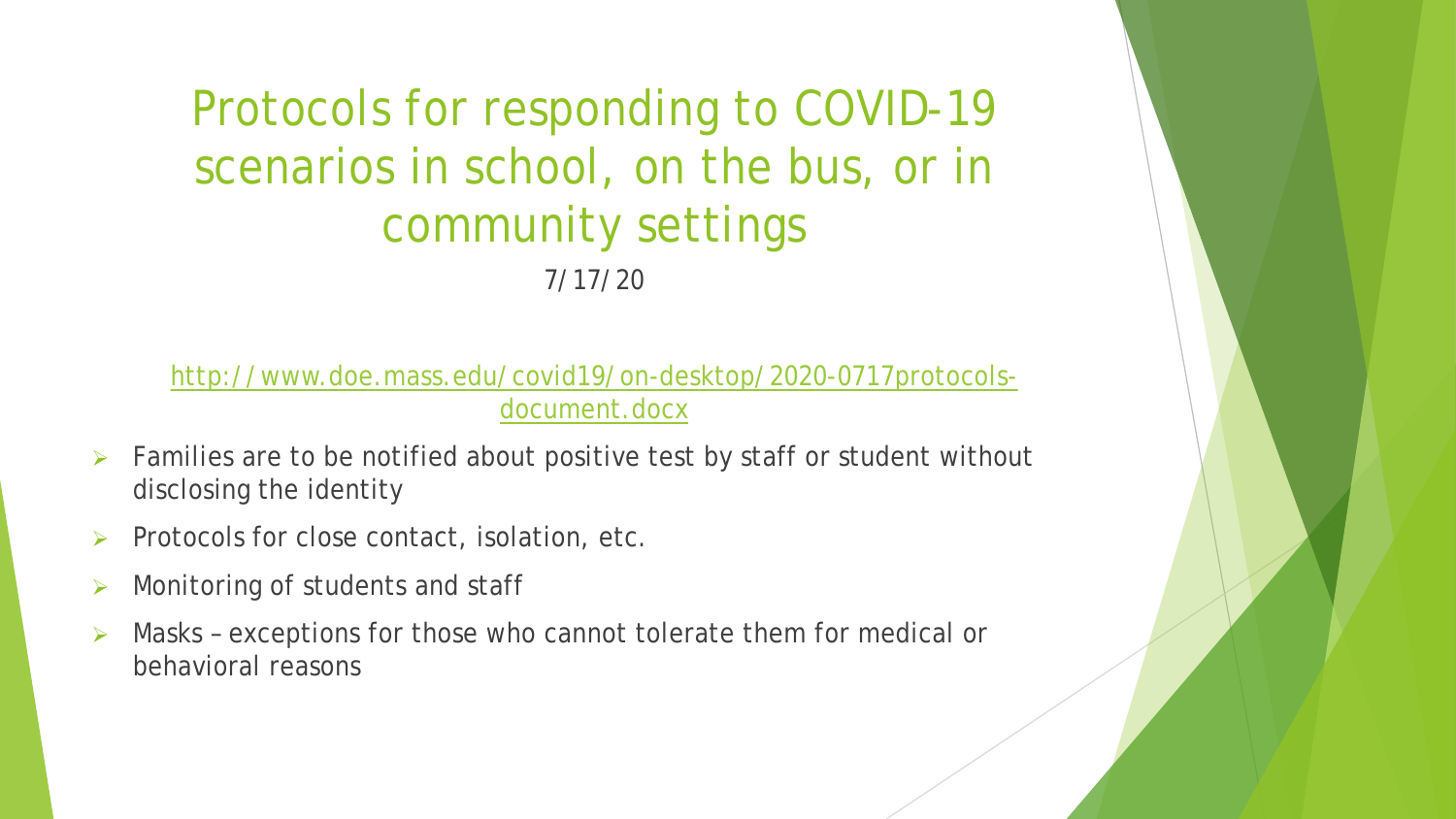#### **Fall Reopening Facilities and Operations Guidance**

7/22/20

[http://www.doe.mass.edu/covid19/on-desktop/2020-0722facilities-operations](http://www.doe.mass.edu/covid19/on-desktop/2020-0722facilities-operations-guide.docx)guide.docx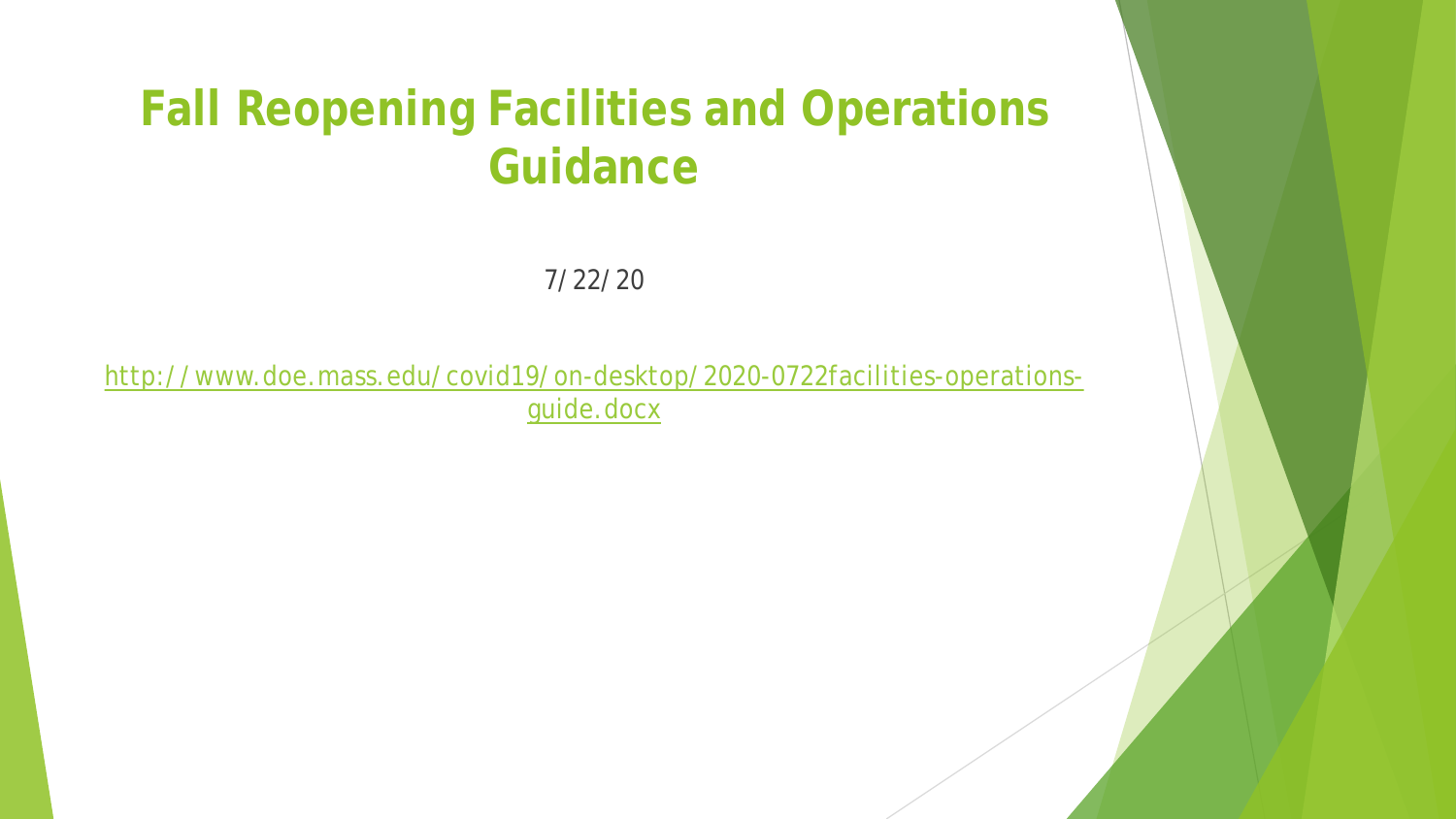#### **Fall Reopening Transportation Guidance**

#### 7/22/20

<http://www.doe.mass.edu/covid19/on-desktop/2020-0722transport-guide.docx>

- $\triangleright$  If transportation is in the student's IEP, the district must still provide it
- $\triangleright$  DESE has provided detailed policy about capacity, seating, ventilation, etc.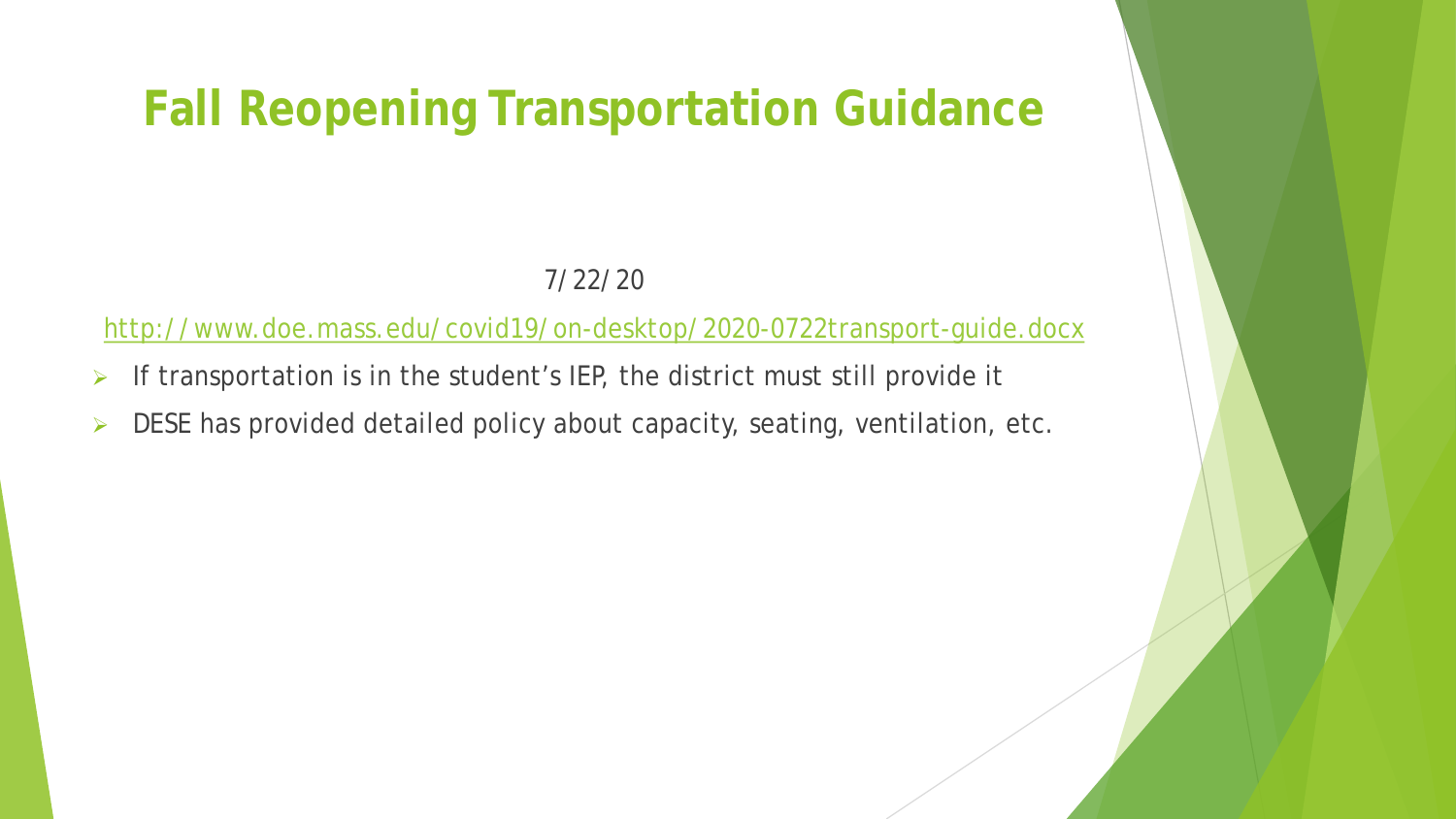### **Guidance for Courses Requiring Additional Safety Considerations for Fall 2020**

7/24/20

[http://www.doe.mass.edu/covid19/return-to-school/supplement/2020-0724add](http://www.doe.mass.edu/covid19/return-to-school/supplement/2020-0724add-safety-guide.docx)safety-guide.docx

 $\triangleright$  For band, gym, ... classes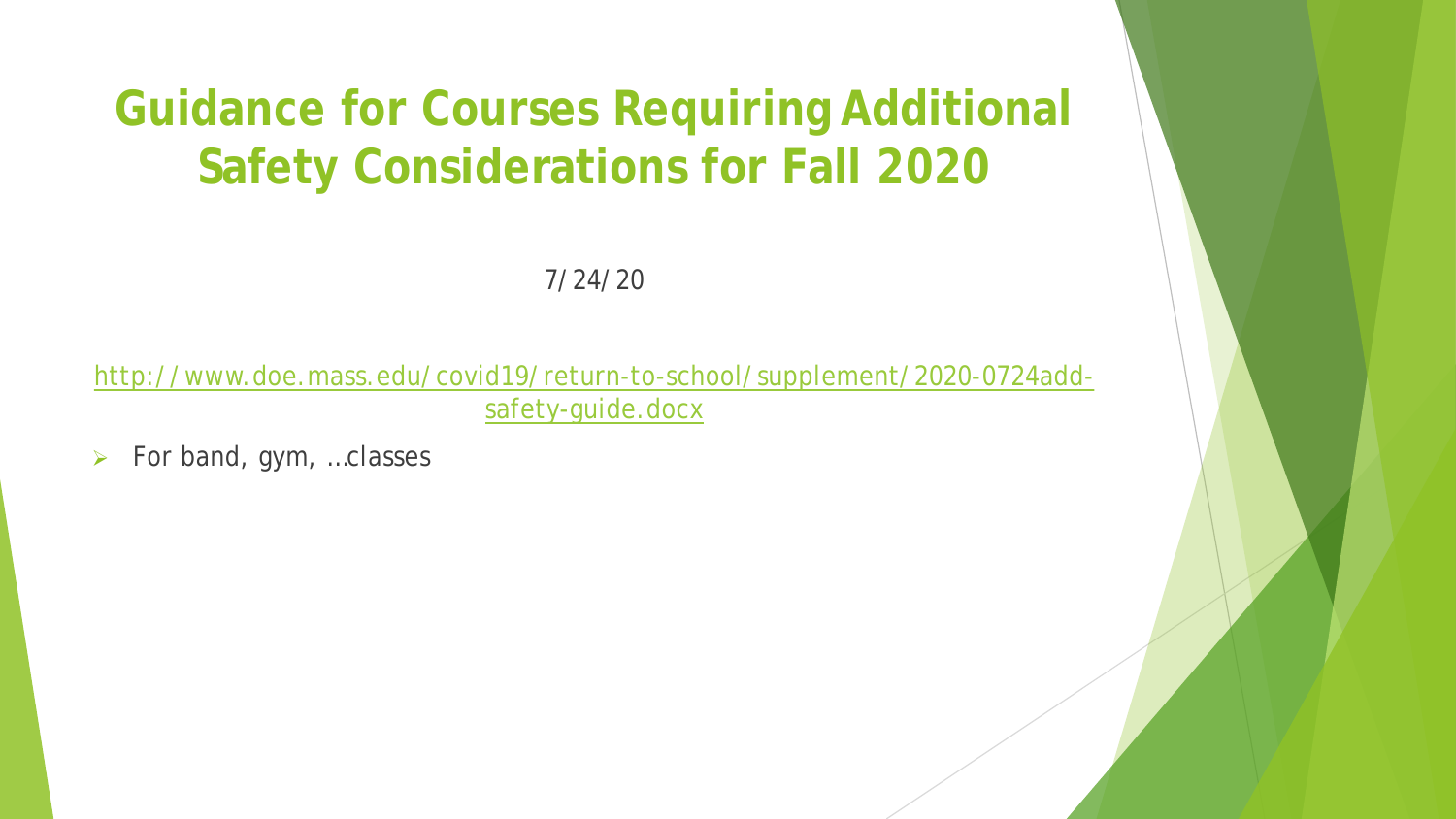#### **Remote Learning Guidance for Fall 2020**

7/24/20

[http://www.doe.mass.edu/covid19/return-to-school/2020-0724remote-learning](http://www.doe.mass.edu/covid19/return-to-school/2020-0724remote-learning-guide.docx)guide.docx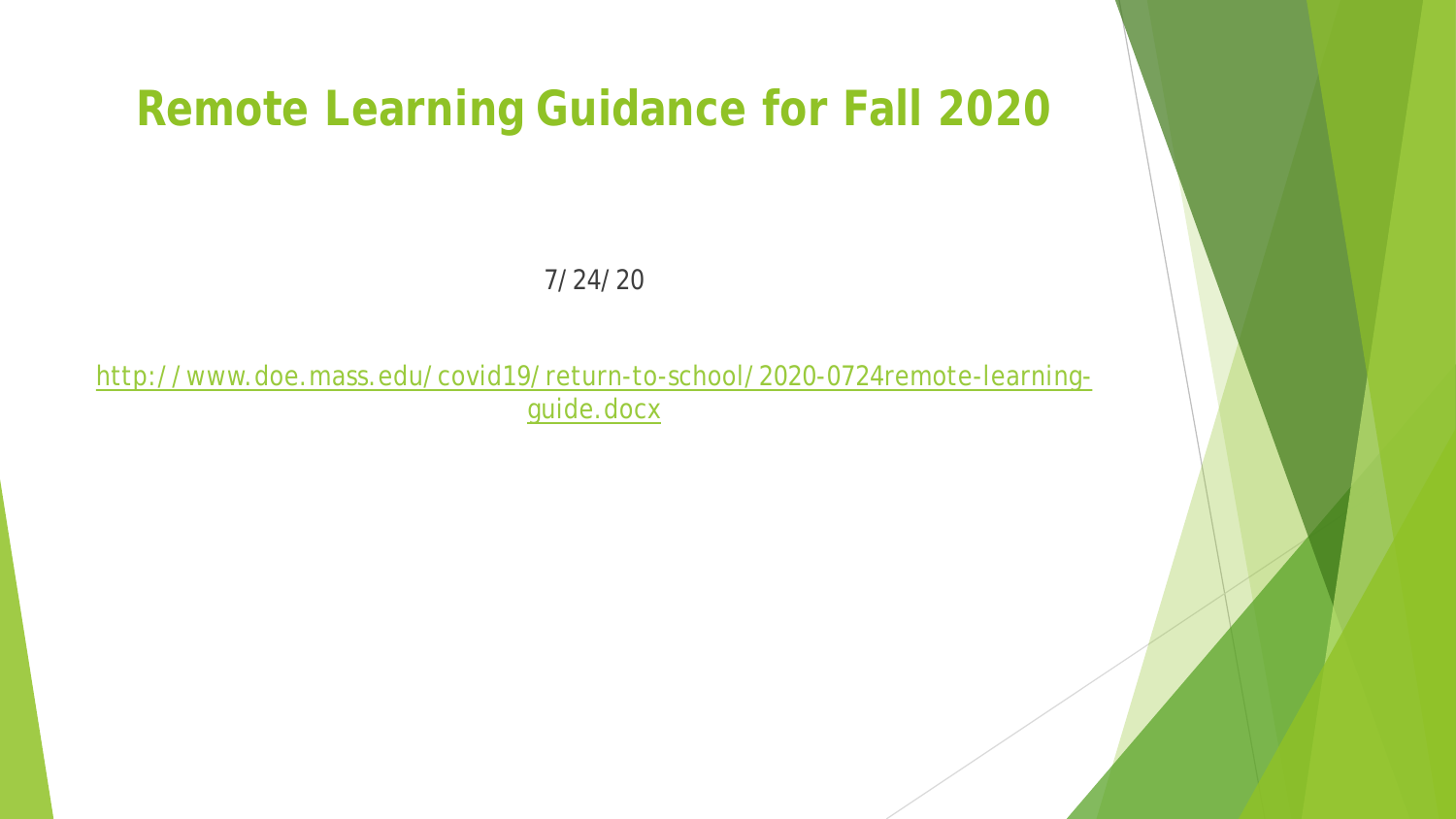#### MEMORANDUM OF UNDERSTANDING **BETWEEN** THE MASSACHUSETTS DEPARTMENT OF ELEMENTARY AND SECONDARY EDUCATION, THE MASSACHUSETTS TEACHERS ASSOCIATION, THE AMERICAN FEDERATION OF TEACHERS, MASSACHUSETTS and THE BOSTON TEACHERS UNION Regarding Additional Staff Training Days 7/27/20

<http://www.doe.mass.edu/covid19/on-desktop/2020-0727mou.docx>